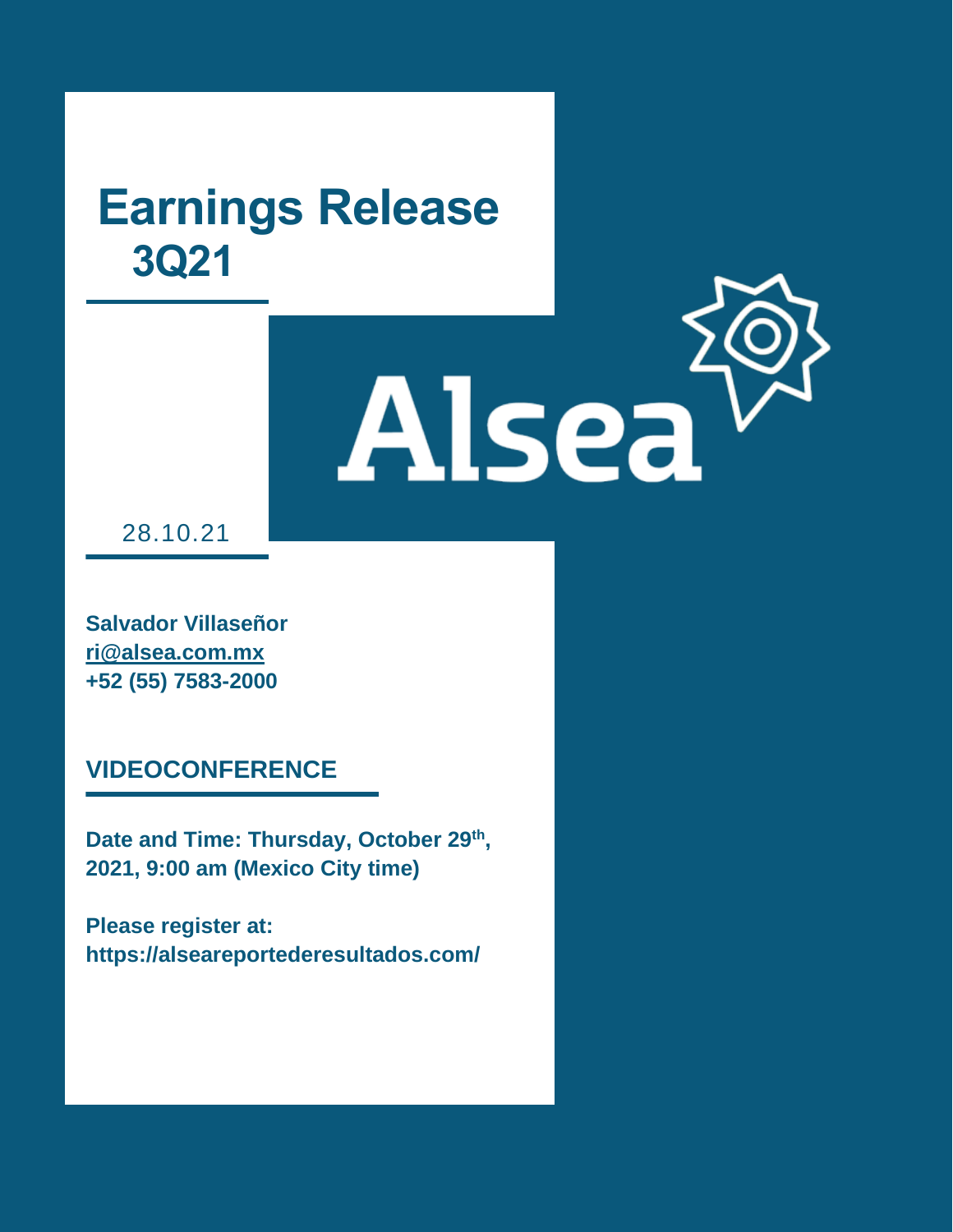

# **INDEX**

| <b>Results and Highlights</b>                            | 3              |
|----------------------------------------------------------|----------------|
| <b>Message from the Executive President</b>              | 3              |
| <b>Financial Highlights</b>                              | 6              |
| <b>Sales and EBITDA Evolution by Quarter</b>             | 7              |
| <b>Consolidated Results</b>                              | 7              |
| <b>Sales</b>                                             | $\overline{7}$ |
| <b>EBITDA</b>                                            | 8              |
| Net Income                                               | 9              |
| <b>Results by Segment</b>                                | 10             |
| <b>Mexico</b>                                            | 10             |
| <b>Europe</b>                                            | 11             |
| <b>South America</b>                                     | 12             |
| <b>Non-Operating Results</b>                             | 13             |
| <b>Balance Sheet</b>                                     | 14             |
| <b>CAPEX</b>                                             | 14             |
| <b>Bank and Public Debt</b>                              | 14             |
| <b>Financial Ratios</b>                                  | 15             |
| <b>Key Information</b>                                   | 16             |
| <b>Financial Ratios Referred to in Credit Agreements</b> | 16             |
| <b>Units by Brand</b>                                    | 17             |
| <b>Units by Country</b>                                  | 18             |
| <b>Analyst Coverage</b>                                  | 18             |
| <b>Relevant Events</b>                                   | 19             |
| <b>Conference Call</b>                                   | 19             |
| <b>Consolidated Balance Sheet</b>                        | 20             |
| <b>Consolidated Income Statement - Three Months</b>      | 21             |
| <b>Consolidated Income Statement by segment</b>          | $22 \,$        |
| <b>Consolidated Income Statement - Nine Months</b>       | 23             |
| <b>Consolidated Cash Flow Statement - Nine Months</b>    | 24             |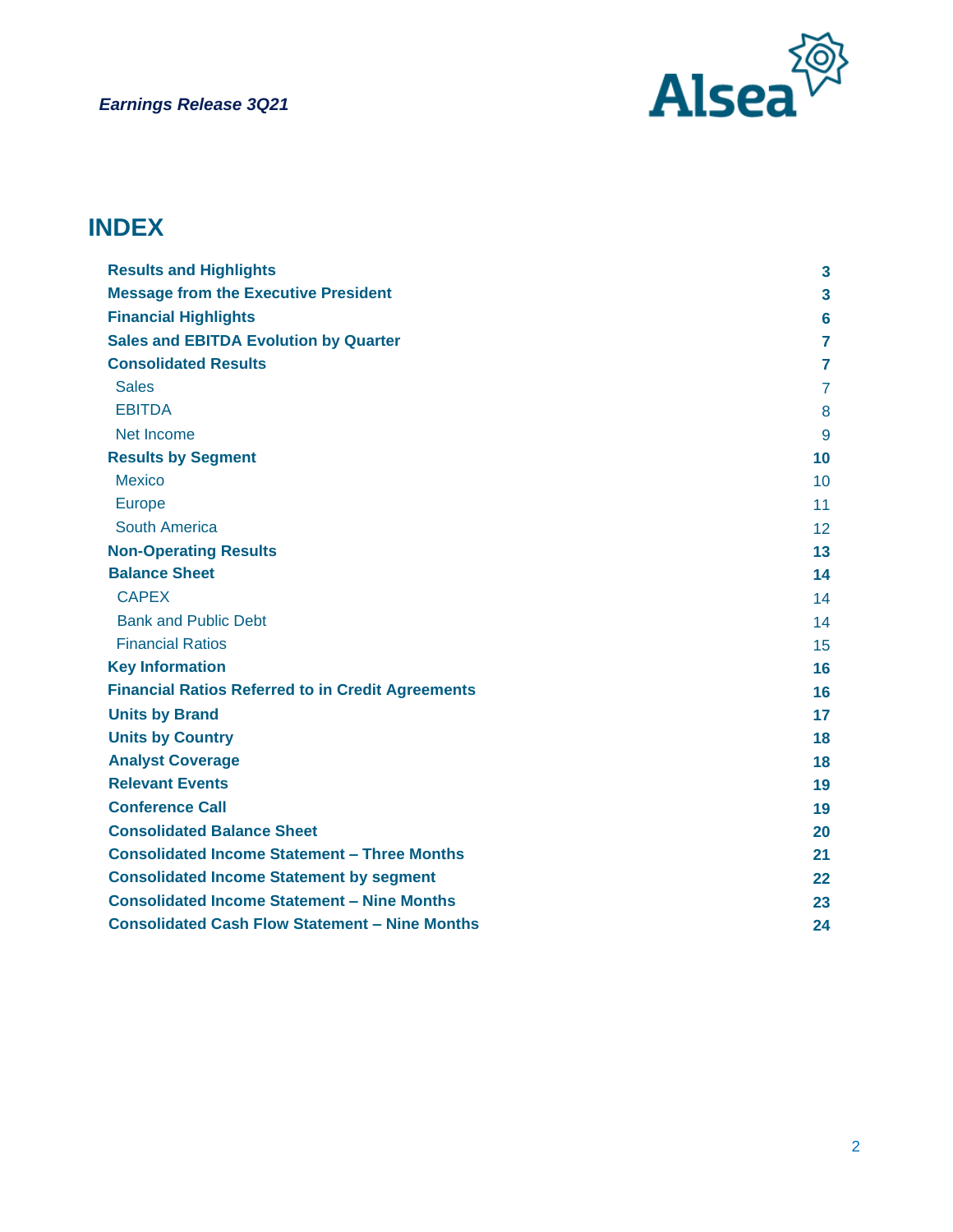

# **Third Quarter 2021 Results and Highlights**

- **Alsea reported sustained sales growth for 9 consecutive months and positive EBITDA in all regions during the third quarter 2021**
- **Same-Store Sales (SSS) growth for the third quarter of 2021 was 41.6%, compared to 3Q20, and 1.4% compared to 3Q19**
- **Home delivery sales continued to grow despite the return of dine-in consumption, increasing by 18.0% vs. 3Q20, reaching over 2.7 billion pesos with a 19.9% share of consolidated sales, and 10.5 million orders in the third quarter of 2021**
- **EBITDA growth in the third quarter of 2021 was 49.2% compared to 3Q20, with a margin of 22.5% in 3Q21, reaching 90.6% of 3Q19's reported EBITDA**
- **Net Profit in 3Q21 increased by 146.1%, compared to 3Q20, and by 18.0% vs. 3Q19**
- **Alsea increased its stake in Alsea Europe by 10.5%, to 76.8%, with an investment of 55.4 million euros**
- **The Company posted a cash balance of 3.6 billion pesos at the end of the third quarter, even after the 55.4 million euros investment in Alsea Europe**

#### **MESSAGE FROM THE EXECUTIVE PRESIDENT**

Alberto Torrado, Executive President of Alsea commented: "We are very pleased with the third-quarter results, which showed solid and sustained sales growth for the ninth consecutive month, and a recovery in margins, validating our commercial strategy. In 3Q21, sales increased 41.1% year-on-year, and were only 3.7% below 3Q19. This was driven by the reduction of health restrictions and social distancing, as well as the implementation of our omnichannel strategies for our restaurants and home deliveries, allowing us to serve our clients *whenever*, *wherever*, and *however* they want. We achieved positive EBITDA in all regions, totaling 3,144 million pesos, and a consolidated margin of 22.5%, which was driven by the recovery in sales and cost and expense efficiencies.

Looking at the regions, Alsea México reported an increase in sales of 46.7% and an adjusted EBITDA margin of 28.8%, still below the 34.7% reported in the same period of 2019, but a 140 basis point increase compared to 3Q20. The margin was below 2019 levels primarily due to lower recovery observed in traffic for casual food and family-style restaurants, compared to fast food and coffee shops, which are already at, or in some cases above, 2019 levels. We are working hard to restore traffic to our casual dining and family restaurant brands, and we are confident that as people return to work in offices, and our commercial strategies take effect, the Company's numbers will improve and contribute to growth in the final quarter of the year.

Alsea Europe showed a significant recovery in sales of 19.0% compared to 3Q20 and an adjusted EBITDA of 1,517 million pesos, which represents a growth of 21.9% vs. 3Q20, with an adjusted margin of 31.4%. This was thanks to the reopening of restaurants and other points of sale that had been closed in 2020, solid homedelivery sales, and cost controls.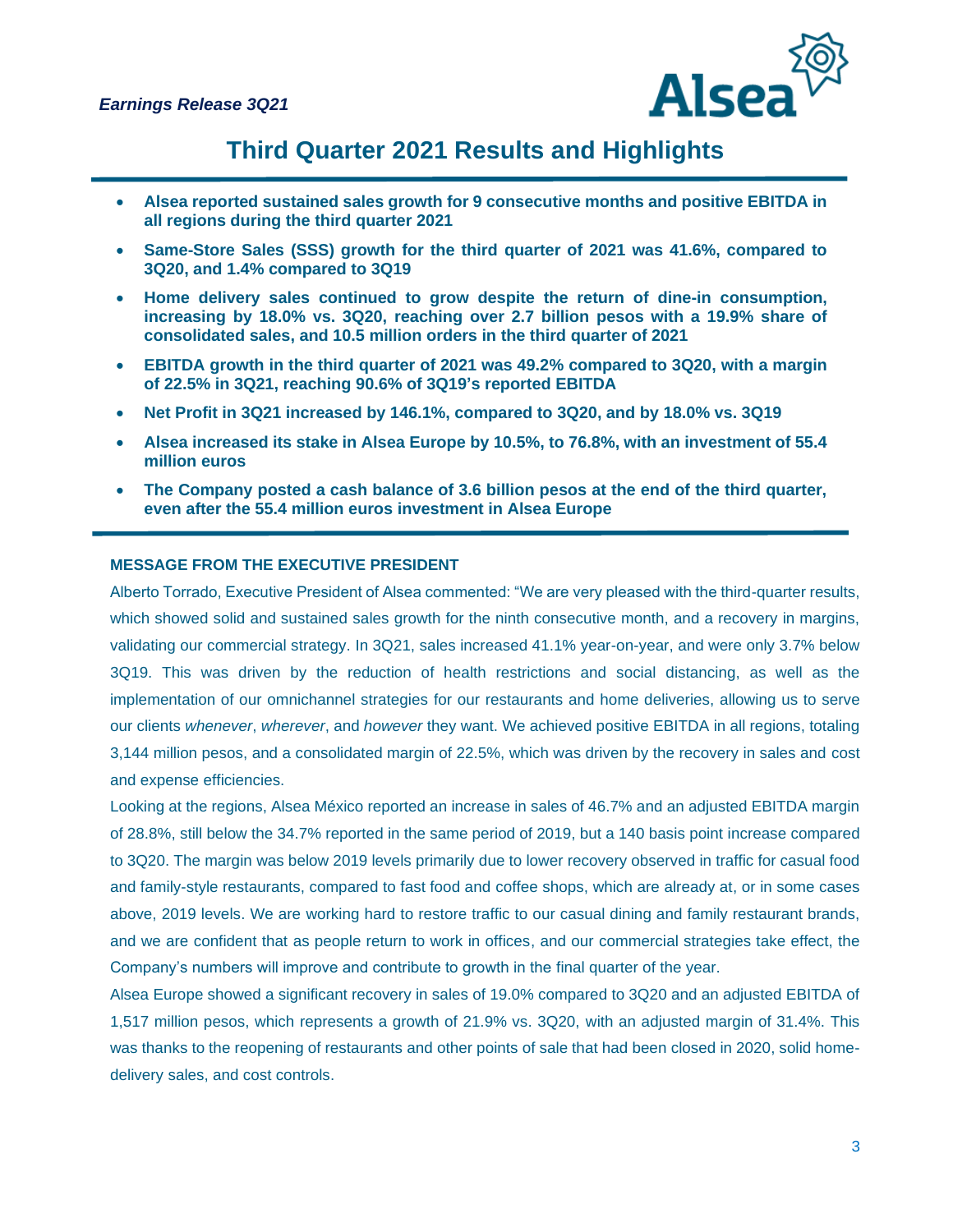

Alsea South America showed the most marked recovery, with a growth in sales of 91.5%, and an adjusted EBITDA of 556 million pesos, representing an increase of 73.6% compared to the same period last year, due to optimization of costs and reduction of expenses, with our restaurants were well positioned to benefit from the reopening of the region's economies.

In terms of brands, Starbucks and Domino's Pizza once again had the strongest results due to their unparalleled strength and brand presence, their excellent product offering in the current economic context, and their convenience, both with dine-in and home delivery. In Mexico, compared to 3Q19, Starbucks and Domino's Pizza both achieved increases in same-store sales of 24.1%. The same brands in Colombia also had outstanding growth of 49.5% and 45.5%, respectively.

Food delivery sales continue to represent a significant sales channel for our customers and we remain optimistic that this trend will continue in the future, even as economies reopen and dine-in sales normalize. In the third quarter we achieved an 18.0% increase in delivery sales compared to the same period of 2020. Orders went up by 8.9% in the period compared to 3Q20, reaching 10.5 million orders in the quarter and a 19.9% share of Alsea's consolidated sales. We expect delivery to remain very strong even when all mobility restrictions are lifted, as the pandemic has caused a permanent shift in demand.

We continue to implement our omnichannel digital strategy to be able to serve our customers whenever, wherever, and however they want to consume our products. Our Wow+ platform, which includes 10 brands and provides exclusive benefits, promotions, delivery service, and restaurant experiences, reached 849 thousand active users at the end of the quarter, a growth of 126.2% compared to 2020.

During the quarter, we jointly invested with Bain Capital Credit in an additional stake in Alsea Europa. Alsea now owns 76.8% of the operations in Europe, Bain Capital Credit will have a 10.5% stake, and minority shareholders will have the rest. We are delighted to have Bain Capital Credit, one of the world's leaders in private equity, as a partner for our operations in Europe, and believe they will provide strong support for postpandemic business opportunities on the continent. We will work closely with Bain Capital Credit to explore new ways to evolve the business and build on the recent recovery.

Regarding Environmental, Social and Governance issues, during the quarter we focused on several different efforts to promote a positive impact at the local and regional level. A clear example is our commitment to the Sustainable Development Goal of the Fight against Hunger. Ahead of our ninth annual fundraising campaign for the "*Movimiento Va por mi Cuenta"*, we are seeking to raise more than 28 million pesos that will be used to provide nutritious food to the most vulnerable population in Mexico.

In terms of environmental issues, we are working on several initiatives in favor of our commitment to sustainability. For example, in Mexico, 63% of our units now use clean energy. Similarly, the oil collection program in our stores has gained momentum this year, to date we have collected more than 600 thousand liters of oil in Mexico, Argentina and Chile, for its subsequent recycling and transformation into biodiesel and other products.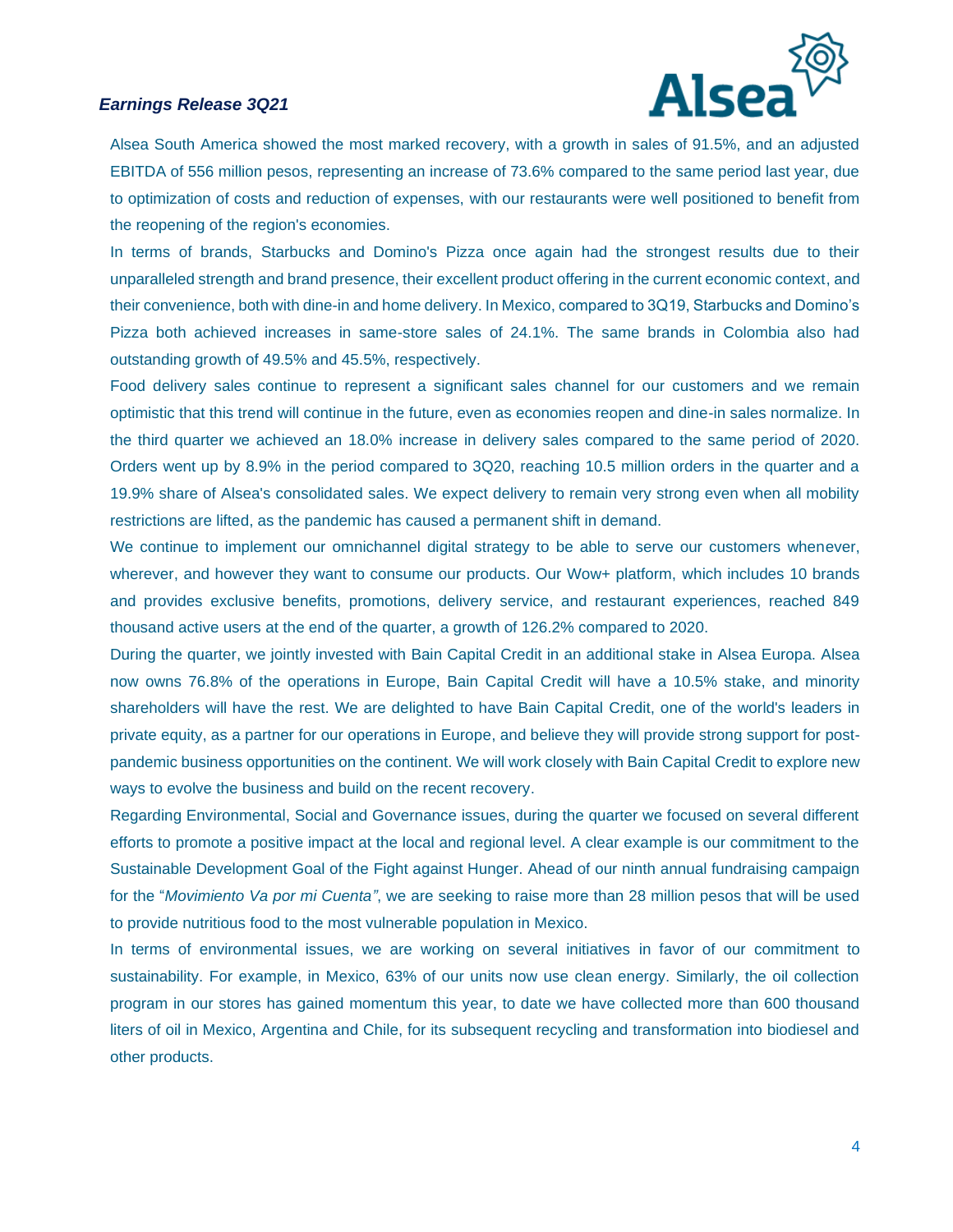

In line with global best practices, we are actively working on reducing the use of plastics both in our facilities, and with our customers. In Argentina, particularly in the case of Burger King, dessert containers have been replaced with polyethylene, which is expected to reduce 7 thousand kilos of plastic per year.

Within all of our operations, we continue to support actions that promote the well-being of our employees and their families. We remain vigilant in implementing health security protocols, and are working to make sure our operations have the least environmental impact as possible.

I would like to thank the commitment and service of all Alsea employees, as their dedication has been essential to achieving positive results for this quarter and the year so far. The Company continues generating cash flow, seeking organic growth opportunities, and is exceeding its objectives. Today, Alsea is a more resilient, efficient, and digital company, which places us in a favorable position to continue growing and offer all of our stakeholders favorable returns, through our proven and sustainable business model."

**October, 2021**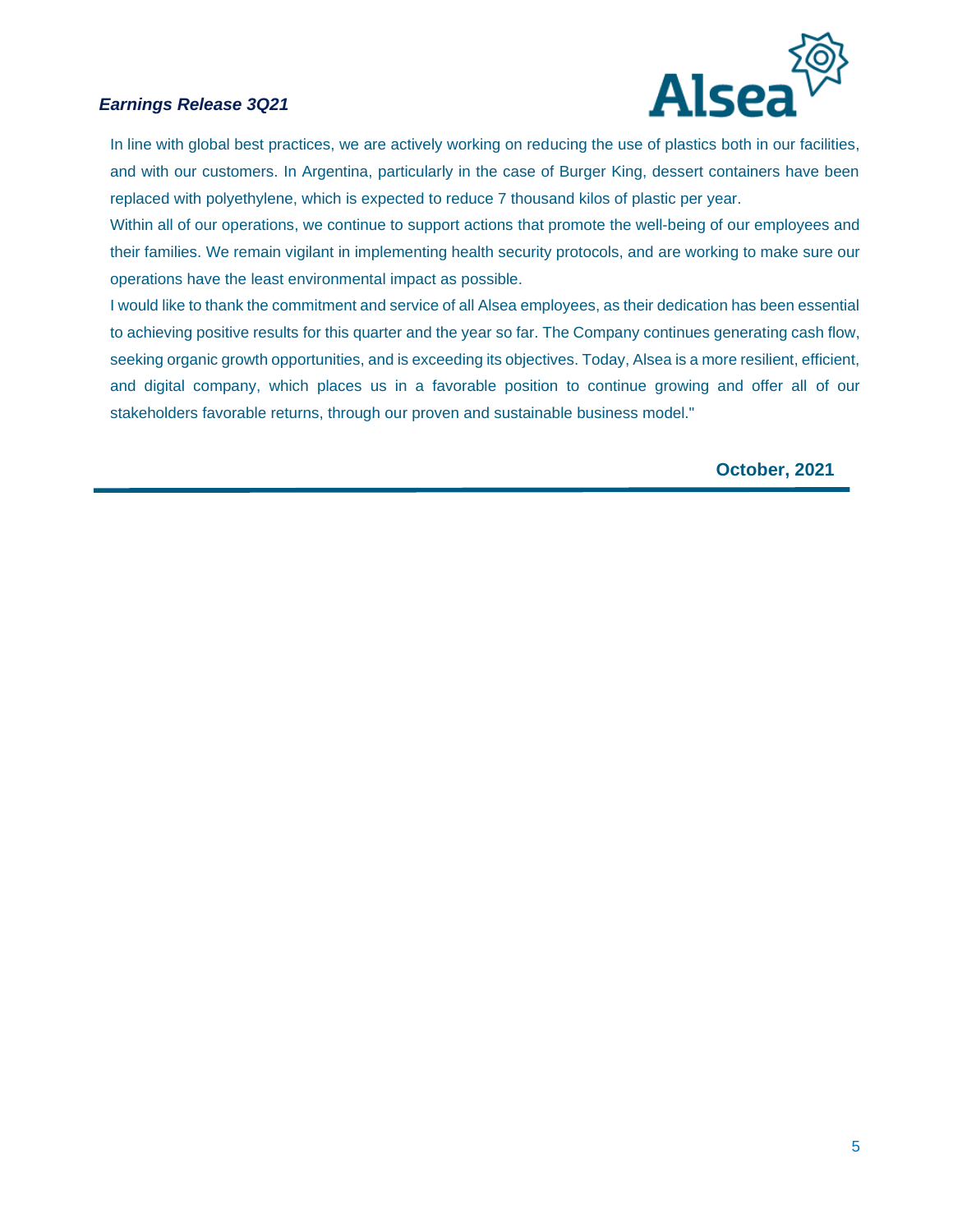

*Mexico City, October 28th, 2021. Today, Alsea, S.A.B. de C.V. (BMV: ALSEA\*), the leading Quick Service Restaurant (QSR), Coffee Shop, Casual Dining and Family Restaurant operator in Latin America and Europe, released its results for the third quarter of 2021. This information is presented in nominal terms pursuant to International Financial Reporting Standards (IFRS). The comments presented in this report include the effect of IFRS 16, as well as the effect regarding restatement due to hyperinflation in Argentina.* 

# **FINANCIAL HIGHLIGHTS FOR THE THIRD QUARTER OF 2021**

The following table provides a Condensed Financial Summary, including the margin for each line item representing net sales, as well as the percentage change for the quarter ended September 30<sup>th</sup>, 2021, compared to the same period of 2020:

|                          |             | Pre-IFRS16  |          |             | Post-IFRS16 + Argentinian Restatement |          |
|--------------------------|-------------|-------------|----------|-------------|---------------------------------------|----------|
|                          | <b>3Q21</b> | <b>3Q20</b> | Var %    | <b>3Q21</b> | 3020                                  | Var %    |
| <b>Same-Store Sales</b>  | 41.6%       | $(30.7)\%$  | N.A.     | 41.6%       | $(30.7)\%$                            | N.A.     |
| <b>Net Sales</b>         | 13,840      | 9,833       | 40.7%    | 13,958      | 9,896                                 | 41.1%    |
| <b>Gross Profit</b>      | 9.562       | 6.767       | 41.3%    | 9,639       | 6,803                                 | 41.7%    |
| EBITDA <sup>(1)</sup>    | 1,854       | 434         | 326.7%   | 3,144       | 2,107                                 | 49.2%    |
| <b>EBITDA Margin</b>     | 13.4%       | 4.4%        | $9.0$ pp | 22.5%       | 21.3%                                 | $1.2$ pp |
| <b>Operating Income</b>  | 982         | (516)       | N.A.     | 1,226       | 79                                    | 1,452.1% |
| <b>Net Income</b>        | 297         | (971)       | N.A.     | 272         | (590)                                 | N.A.     |
| <b>Net Income Margin</b> | 2.1%        | (9.9)%      | 12.0 pp  | 2.0%        | $(6.0)\%$                             | 8.0 pp   |
| <b>ROIC</b>              | 1.1%        | (3.9)%      | N.A.     | 0.5%        | $(1.2)\%$                             | N.A.     |
| <b>ROE</b>               | $(3.5)\%$   | $(30.4)\%$  | N.A.     | (5.0)%      | $(35.3)\%$                            | N.A.     |
| <b>Net Debt/EBITDA</b>   | 5.0x        | 11.6x       | N.A.     | 6.0x        | 7.6x                                  | N.A.     |
| EPS <sup>(2)</sup>       | (0.27)      | (2.24)      | N.A.     | 0.14        | (2.35)                                | N.A.     |

**\* Figures in million pesos, except EPS**

**(1) EBITDA is defined as operating income before depreciation and amortization.** 

**(2) EPS is earnings per share for the last 12 months.** 



#### **NUMBER OF UNITS\***



*\*Note Total units (corporate + sub franchises)*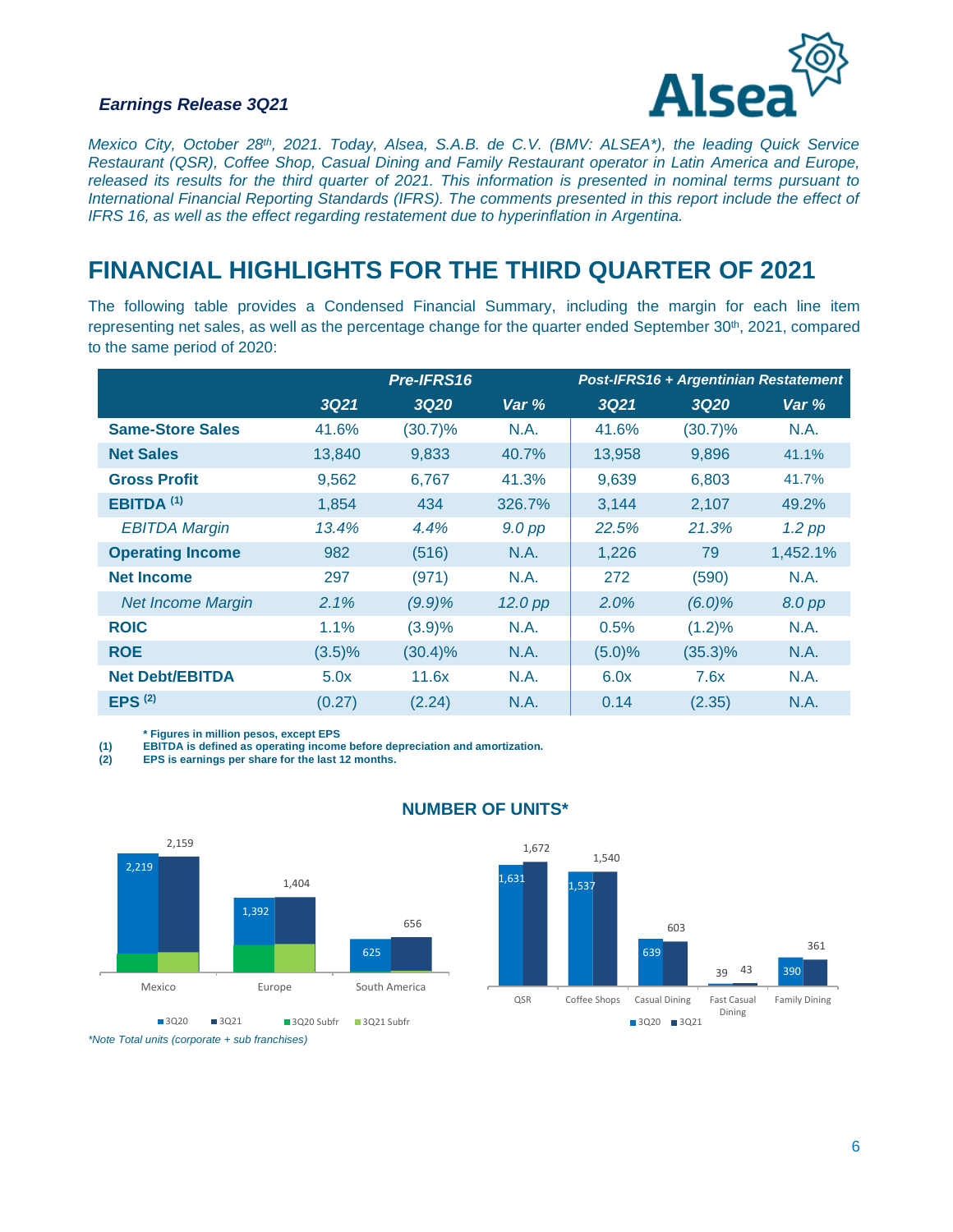







# **CONSOLIDATED RESULTS**

**SALES**



*\*Figures as of 3Q21*

**Net Sales** in the third quarter of 2021 **increased by 41.1% to reach 13,958 million pesos,** compared to 9,896 million pesos in the previous year. This increase is mainly explained by the recovery from the impact of the COVID-19 pandemic, which positively affected both the number of units in operation, as well as consumption trends in the third quarter of 2020.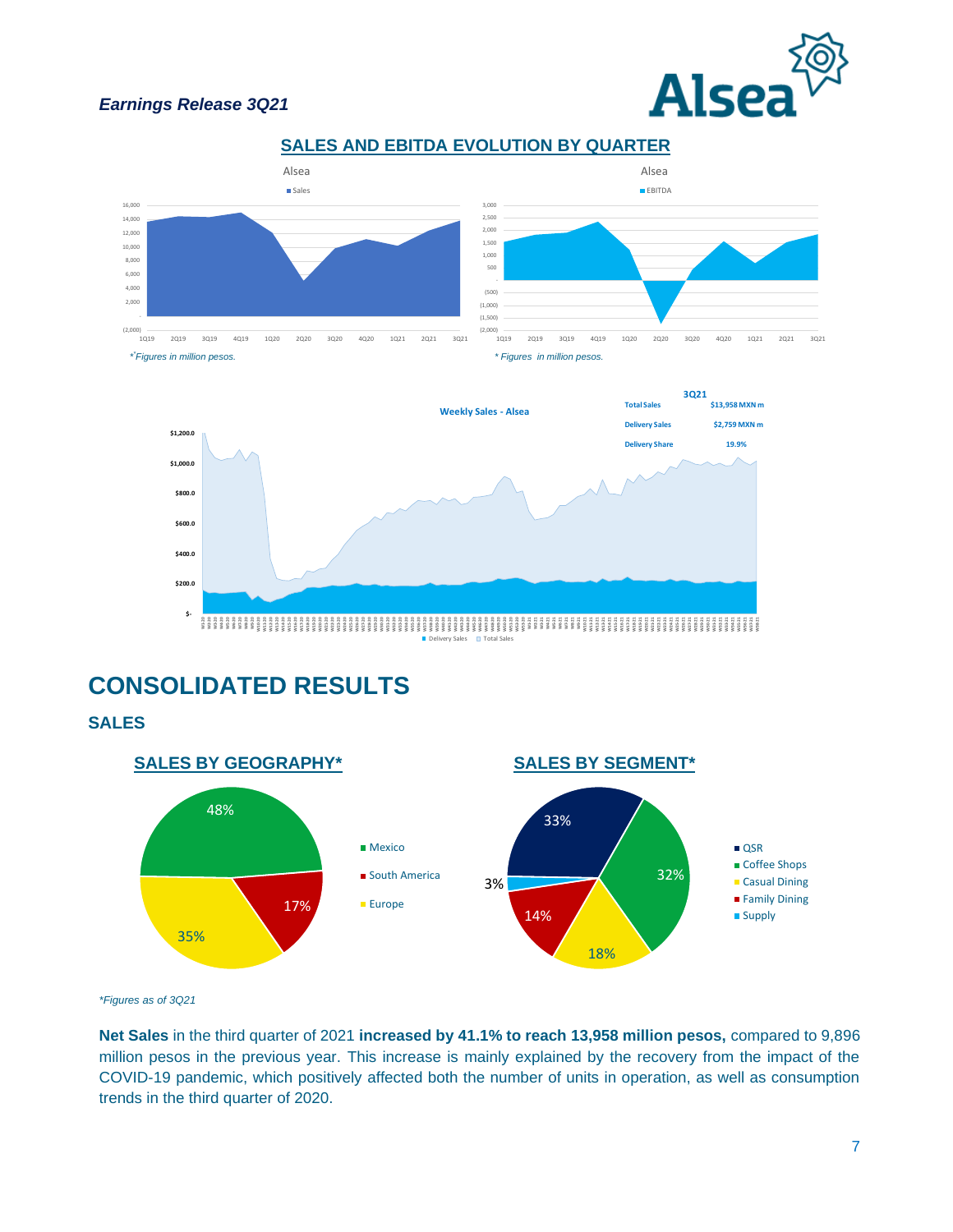

In the quarter, net sales reached 96.3% of 3Q19's level, and same-store sales grew by 1.4%, compared to 3Q19.

As a result of the various initiatives that Alsea had been working on prior to the pandemic, we had put in place the necessary processes, agreements and platforms to optimize sales through the new delivery sales channels. With these new channels, compared to 3Q20, we achieved a sales growth of 18.0% in the delivery segment, amounting to more than 2,700 million pesos, reaching more than 10.5 million orders and 19.9% of Alsea's consolidated sales.

Same-store sales for the portfolio in the third quarter of 2021 **increased 101.0%** in **South America**, **43.5%** in **Mexico** and **21.1%** in **Europe**, compared to 3Q20.

Domino's Pizza continues to perform well, its sales in Mexico increased by 24.1% compared to sales reported in the third quarter of 2019, while sales for Domino's in Colombia increased by 45.5%. Starbucks in Mexico continues to be a brand that has best adapted to the current circumstances, reporting a sales growth of 24.1% compared to the same period of 2019. Additionally, casual food brands, which are highly dependent on foot traffic in their restaurants, reported average sales levels between 85% and 95% in the quarter, compared to the sales reported in the third quarter of 2019.



*\* The percentage contribution of SSS is the effect on the total revenue base.*

#### **EBITDA**

**EBITDA for 3Q21 increased by 49.2%** compared to the third quarter of the previous year, reaching 3,144 million pesos. The increase in EBITDA of 1,037 million pesos is mainly due to the reduction of some COVID-19 restriction measures, which boosted the recovery in consumption. All of the geographies in which Alsea operates reported positive EBITDA in the third quarter of 2021.

During the quarter, EBITDA reached 90.6% compared to the EBITDA reported in the third quarter of 2019.

In the third quarter of the year, a 40 basis point cost reduction was reported. This was due to a decrease in losses and improved productivity of the supply chain, as well as a positive effect from the business mix caused by an increase in the share of casual food and family restaurant brands. Additionally, the implementation of actions to reduce non-essential expenses for operations and corporate expenses continued, resulting in a reduction in operational expenses, compared to the third quarter of 2019. This was mainly supported by agreements reached on rents and high labor productivity among all brands.

Additionally, other expenses and income recorded an impact related to the provision for profit sharing for the year 2021 of approximately 45 basis points.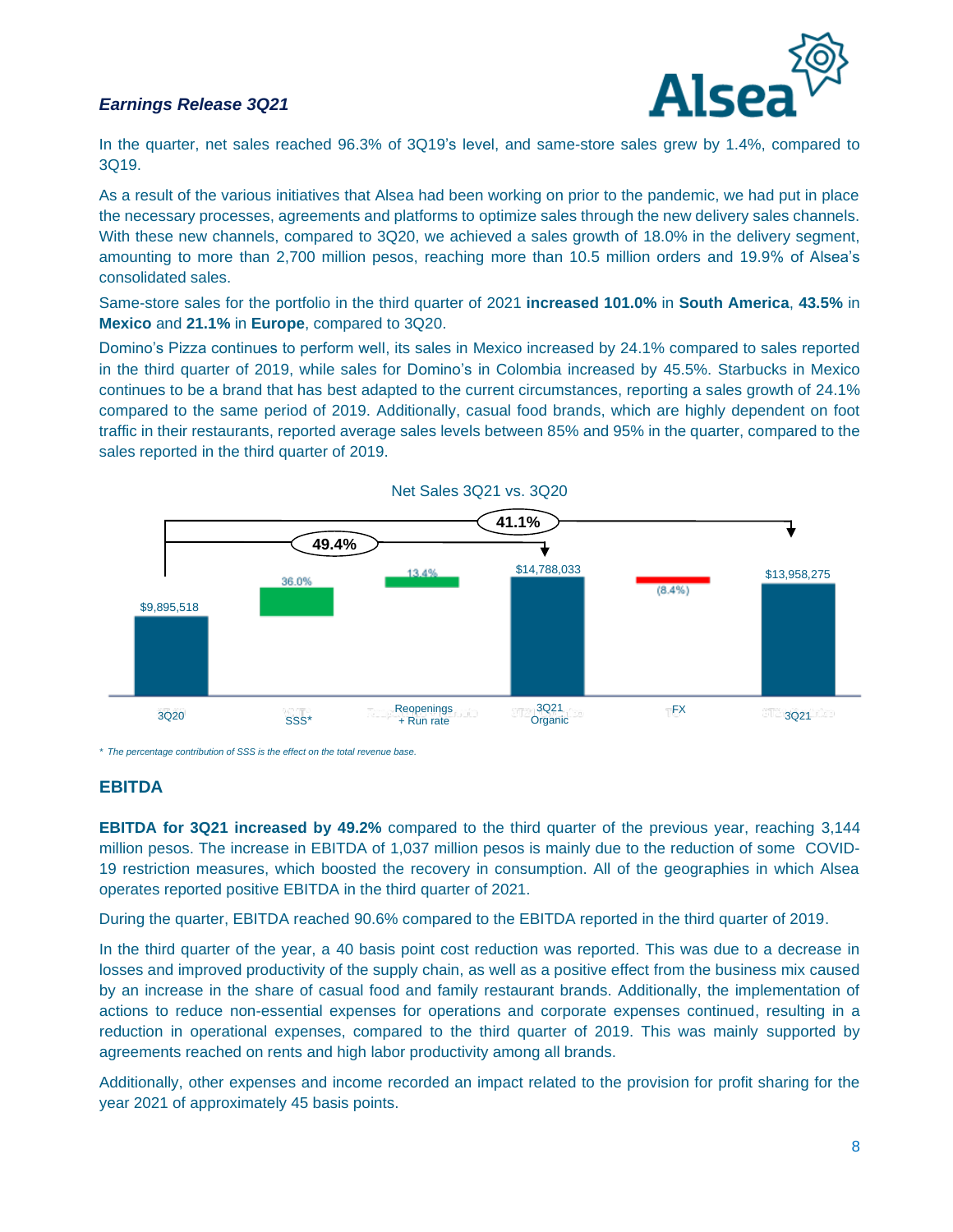

**The EBITDA margin in 3Q21 increased by 1.2 percentage points,** from 21.3% in the third quarter of 2020 **to 22.5% the same period of 2021.**

#### **NET INCOME**

**Net income for the third** quarter increased by 863 million pesos, compared to the same period in 2020, closing at **272 million pesos**. That is compared to a loss of -590 million pesos in the third quarter of last year. The increase is due to a **1,147 million pesos increase in operating income**, due to the decrease of **92 basis points in operating expenses** as a proportion of sales, as result of the recovery in sales after the decrease of restrictive measures related to the pandemic.

In addition, the increase in net income was driven by a 123 million pesos reduction in the comprehensive financing result, as a result of the 190 million pesos positive variation in the foreign exchange result, which was partially offset by the 50 million pesos increase in net interest paid, coupled with the 409 million pesos increase related to income tax.



Net Income 3Q21 vs. 3Q20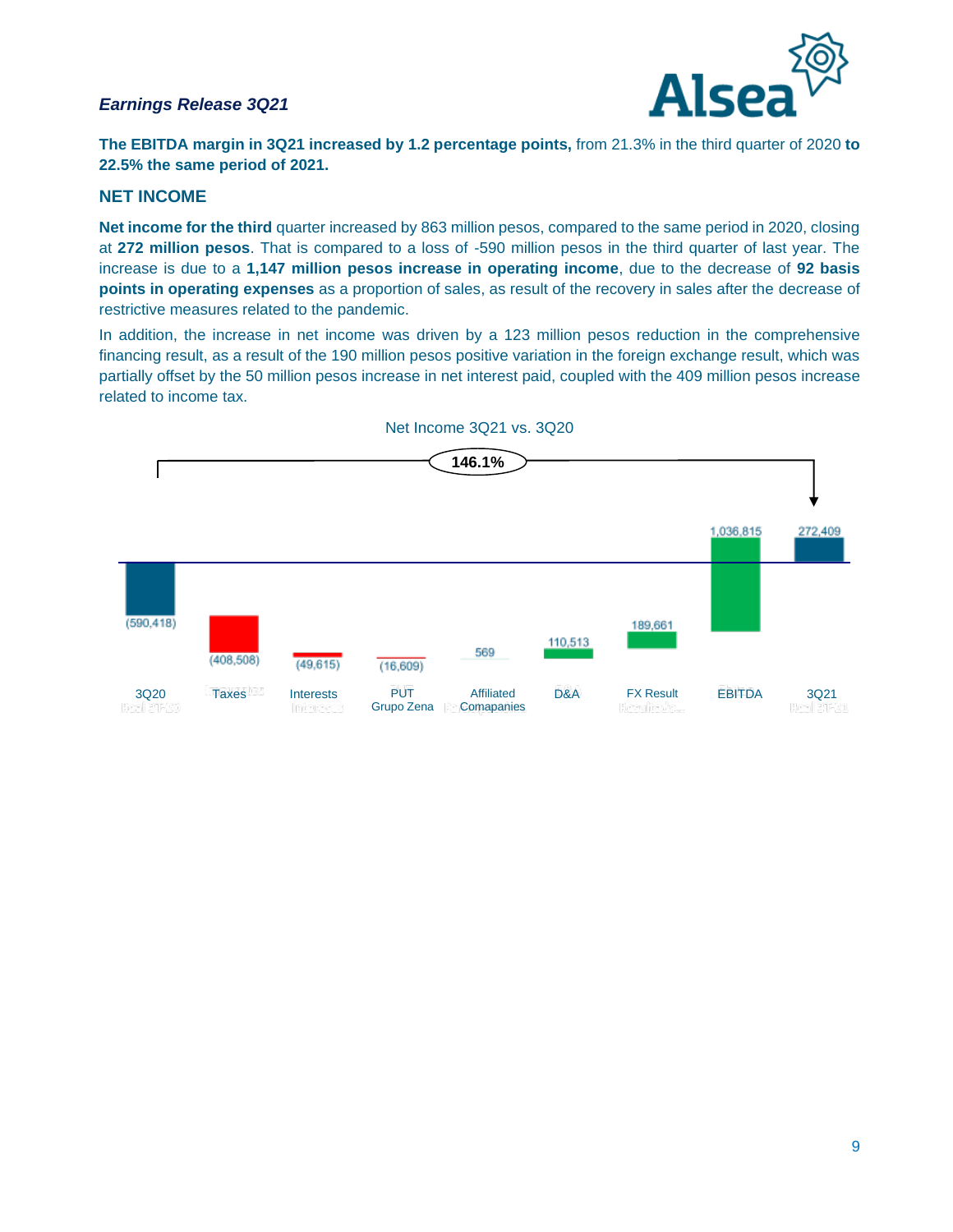

**A** . A

**MEXICO**

#### **RESULTS BY SEGMENT FOR THE THIRD QUARTER OF 2021**

|                                   |             | Pre-IFRS 16 |       |             |             | <b>Post-IFRS 16</b> |       |          |
|-----------------------------------|-------------|-------------|-------|-------------|-------------|---------------------|-------|----------|
| <b>Alsea Mexico</b>               | <b>3Q21</b> | <b>3Q20</b> | Var.  | % Var.      | <b>3Q21</b> | <b>3Q20</b>         | Var.  | % Var.   |
| <b>Number of Units</b>            | 2,159       | 2,219       | (60)  | (2.7)%      | 2,159       | 2,219               | (60)  | (2.7)%   |
| Same-store sales                  | 43.5%       | $(29.6)\%$  | N.A.  |             | 43.5%       | $(29.6)\%$          | N.A.  |          |
| <b>Sales</b>                      | 6,705       | 4,569       | 2,135 | 46.7%       | 6,705       | 4,569               | 2,135 | 46.7%    |
| Costs                             | 2,366       | 1,701       | 665   | 39.1%       | 2,366       | 1,701               | 665   | 39.1%    |
| Operating<br><b>Expenses</b>      | 2,953       | 2,350       | 602   | 25.6%       | 2,410       | 1,617               | 793   | 49.0%    |
| Adjusted EBITDA *                 | 1,368       | 518         | 868   | 167.6%      | 1,929       | 1,251               | 678   | 54.2%    |
| <b>Adjusted EBITDA</b><br>Margin* | 20.7%       | 11.3%       |       | $9.4$ pp    | 28.8%       | 27.4%               |       | $1.4$ pp |
| Depreciation and<br>Amortization  | 481         | 514         | (33)  | (6.5)%      | 836         | 911                 | (75)  | (8.2)%   |
| G&A and other<br>expenses         | 394         | 269         | 125   | 46.4%       | 389         | 269                 | 120   | 44.6%    |
| Operating<br>Income               | 512         | (265)       | 777   | <b>N.A.</b> | 704         | 71                  | 633   | 885.7%   |

\* Adjusted EBITDA does not include administrative expenses; thus, it represents the "Store EBITDA". \*\* Figures in millions of pesos.



#### **SALES MEXICO**

**Alsea Mexico sales represented 48.0% of Alsea's total consolidated sales** in the third quarter of 2021 and reported an **increase of 46.7%,** reaching 6,705 million pesos, compared to 4,569 million pesos in the same period of 2020. The result is mainly due to the recovery in consumption and increase in restaurant transactions during the quarter.

Despite the increase in restaurant consumption, a significant share of sales in the quarter continued to be home deliveries and take-out, allowing Alsea to leverage its competitive advantage of delivery strategies such as "*Wow+,*" *Domino's Online Ordering* and agreements with the main aggregator platforms. Overall delivery accounted for 19.6% of 3Q21 sales, with more than 6 million orders in the quarter and a total of over 1.3 billion pesos.

As previously mentioned, Domino's Pizza and Starbucks continue to be the best performing brands in the current environment, with a 24.1% increase in sales versus the third quarter of 2019.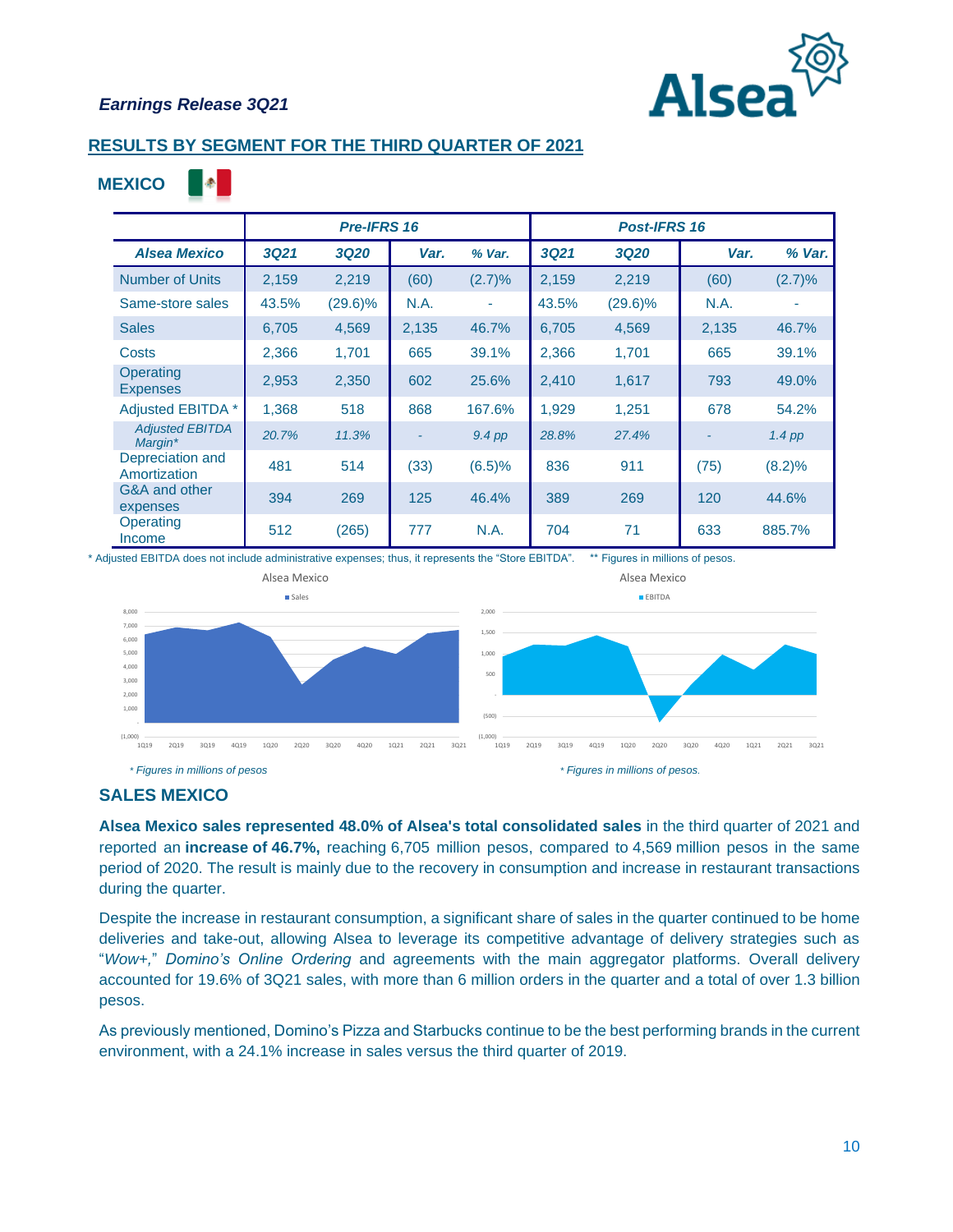

#### **ADJUSTED EBITDA MEXICO**

**Alsea Mexico's Adjusted EBITDA** represented 48.2% of the consolidated Adjusted EBITDA in the third quarter of 2021, closing at 1,929 million pesos compared to 1,251 million pesos in the same period of the previous year. This was mainly driven by the increase in sales, reduced labor expenses, leases, and other administrative expenses, as well as the commercial strategies implemented throughout the quarter.

This increase benefited from a 190 basis point reduction in costs as a percentage of sales, related to the business mix effect from a higher share of sales for Starbucks, casual dining, and Vips brands, as well as an improvement in the supply chain, which was partially offset by an increase in operating expenses compared to the third quarter of 2020. As a result of the increase in demand from the less restrictive pandemic measures, labor and leasing expenses gradually returned to normalized percentages of sales.

At the end of the third quarter, Alsea Mexico managed a total of 1,777 corporate units and 382 sub-franchise units.

| <b>EUROPE</b><br>iÈ.                    |             |             |      |            | ۰           |                     |      |          |
|-----------------------------------------|-------------|-------------|------|------------|-------------|---------------------|------|----------|
|                                         |             | Pre-IFRS 16 |      |            |             | <b>Post-IFRS 16</b> |      |          |
| <b>Alsea Europe</b>                     | <b>3Q21</b> | <b>3Q20</b> | Var. | % Var.     | <b>3Q21</b> | <b>3Q20</b>         | Var. | % Var.   |
| Number of units                         | 1.404       | 1,392       | 12   | 0.9%       | 1,404       | 1,392               | 12   | 0.9%     |
| Same-store Sales                        | 21.1%       | $(29.8)\%$  | N.A. | ۰          | 21.1%       | $(29.8)\%$          | N.A. | ۰        |
| <b>Sales</b>                            | 4,830       | 4,060       | 770  | 19.0%      | 4,830       | 4,060               | 770  | 19.0%    |
| Costs                                   | 1.156       | 940         | 216  | 23.0%      | 1,156       | 940                 | 216  | 23.0%    |
| <b>Operating Expenses</b>               | 2,758       | 2,611       | 147  | 5.6%       | 2,157       | 1,876               | 281  | 15.0%    |
| <b>Adjusted EBITDA*</b>                 | 916         | 509         | 407  | 79.9%      | 1,517       | 1,244               | 272  | 21.9%    |
| <b>Adjusted EBITDA</b><br>$m$ arqin $*$ | 19.0%       | 12.5%       |      | $6.5$ pp   | 31.4%       | 30.6%               |      | $0.8$ pp |
| Depreciation and<br>Amortization        | 316         | 372         | (56) | $(15.1)\%$ | 869         | 884                 | (15) | (1.7)%   |
| G&A and other<br>expenses               | 309         | 314         | (5)  | (1.6)%     | 319         | 314                 | 5    | 1.6%     |
| <b>Operating Income</b>                 | 290         | (178)       | 468  | N.A.       | 328         | 46                  | 282  | 613.7%   |

\* Adjusted EBITDA does not include administrative expenses; thus, it represents the "Store EBITDA". \*\*Figures in million pesos.





 *\*\*Figures in million pesos. \*\*Figures in million pesos.*

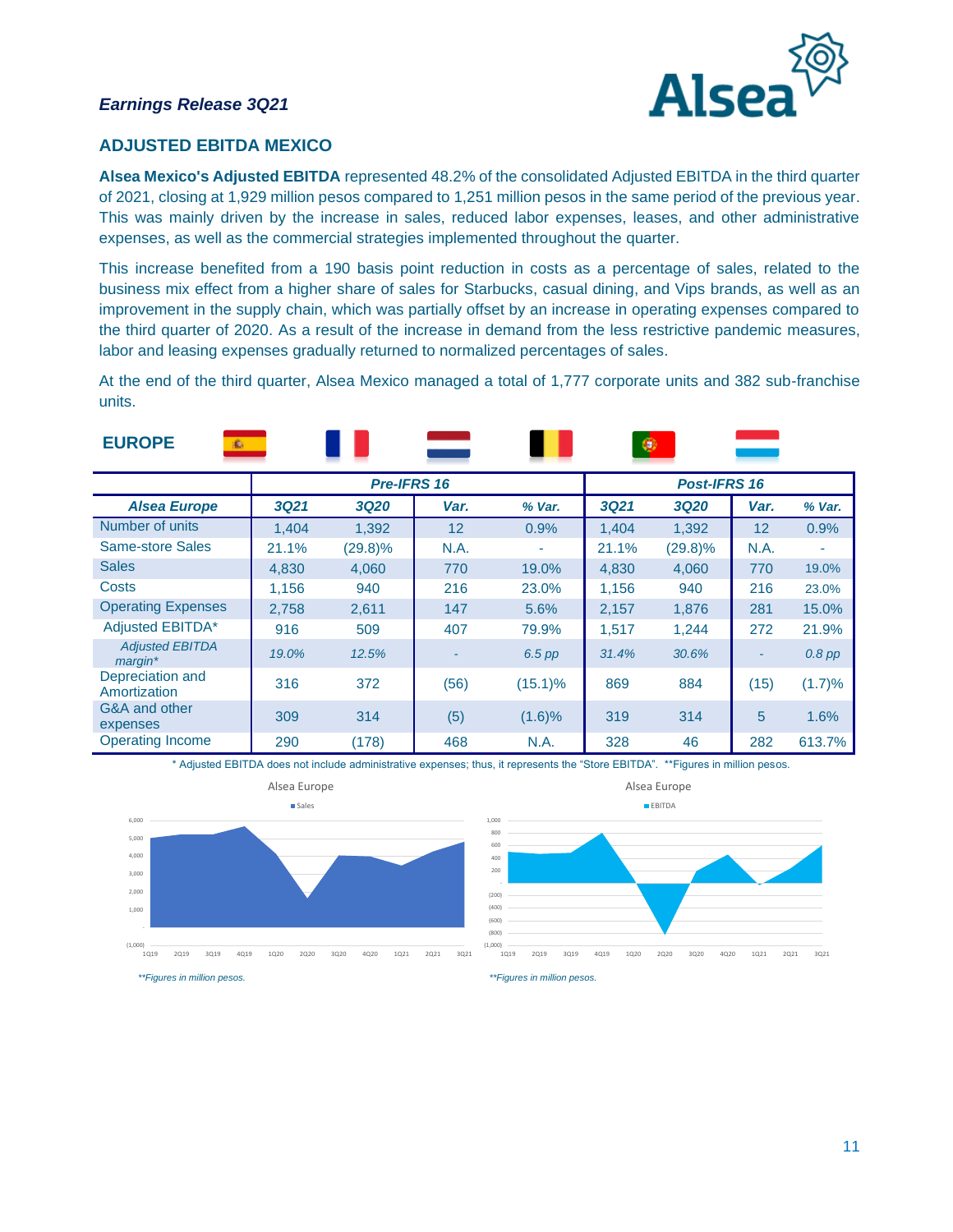

## **SALES EUROPE**

**Sales for Alsea Europe represented 34.6% of the Company's consolidated sales**, and are made up of the operations in Spain, Portugal, France, the Netherlands, Belgium, and Luxembourg.

**Sales** for this region **increased by 19.0%**, reaching 4,830 million pesos compared to the third quarter of 2020. This increase in sales was related to the announcement of the end of the state of emergency in some countries in the regions, as less restrictive measures in terms of establishment capacity and closing times were allowed. In addition, home delivery sales reached a 18.4% share of Alsea Europe's sales in 3Q21, which represented more than 880 million pesos and over 1.35 million orders.

The Starbucks brand continued its positive performance in the region during the quarter, achieving same-store sales growth compared to 3Q20 of 50.4% in Portugal, 45.1% in Spain and 30.5% in France.

During the third quarter, the majority of restrictive measures in terms of establishment capacity and closing times were lifted by local governments orders.

#### **Adjusted EBITDA EUROPE**

**Alsea Europe's adjusted EBITDA** represented 37.9% of the consolidated Adjusted EBITDA in the third quarter of 2021, and reported **an increase of 272 million pesos**, reaching 1,517 million pesos, compared to 1,244 million pesos in the same period of 2020. This increase was generated by higher operating leverage in addition to the agreements with some strategic partners regarding the purchase of inputs and payment of royalties, as well as efficiencies in G&A, rent negotiations, and labor productivity.

At the end of the third quarter, Alsea Europe managed a total of 869 corporate units and 535 sub-franchise units.

| <b>SOUTH AMERICA</b>              |             |             |       |          |                                                  |             |       |          |
|-----------------------------------|-------------|-------------|-------|----------|--------------------------------------------------|-------------|-------|----------|
| Pre-IFRS 16                       |             |             |       |          | Post-IFRS 16 + Argentinian<br><b>Restatement</b> |             |       |          |
| <b>Alsea South America</b>        | <b>3Q21</b> | <b>3Q20</b> | Var.  | % Var.   | <b>3Q21</b>                                      | <b>3Q20</b> | Var.  | % Var.   |
| Number of units                   | 656         | 625         | 31    | 5.0%     | 656                                              | 625         | 31    | 5.0%     |
| Same-store Sales                  | 101.0%      | $(36.5)\%$  | N.A.  | ٠        | 101.0%                                           | $(36.5)\%$  | N.A.  | ٠        |
| <b>Sales</b>                      | 2,305       | 1,203       | 1,102 | 91.6%    | 2,423                                            | 1,266       | 1,158 | 91.5%    |
| <b>Costs</b>                      | 756         | 425         | 331   | 77.8%    | 797                                              | 452         | 345   | 76.5%    |
| <b>Operating Expenses</b>         | 1,156       | 669         | 487   | 72.8%    | 1,070                                            | 494         | 577   | 116.9%   |
| <b>Adjusted EBITDA*</b>           | 393         | 109         | 284   | 260.6%   | 556                                              | 320         | 236   | 73.6%    |
| <b>Adjusted EBITDA</b><br>Margin* | 17.0%       | 9.1%        |       | $7.9$ pp | 22.9%                                            | 25.3%       |       | $2.4$ pp |
| Depreciation and<br>Amortization  | 75          | 64          | 10    | 16.0%    | 213                                              | 234         | (21)  | (8.8)%   |
| G&A and other expenses            | 138         | 118         | 19    | 16.5%    | 149                                              | 125         | 24    | 19.1%    |
| <b>Operating Income</b>           | 180         | (74)        | 254   | N.A.     | 194                                              | (38)        | 232   | N.A.     |

\*Adjusted EBITDA does not include administrative expenses; thus, it represents the "Store EBITDA". \*\*Figures in million pesos.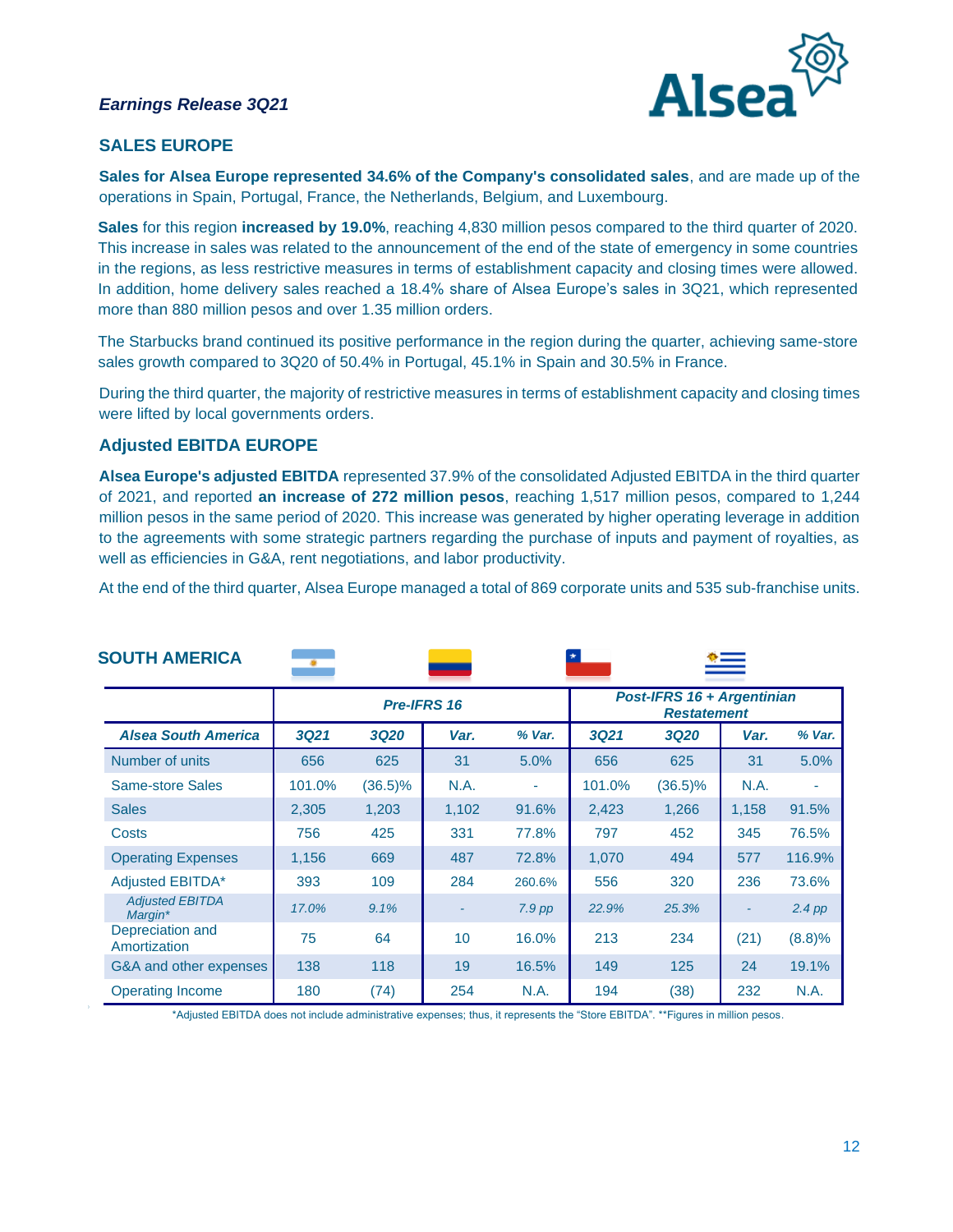





# **SALES SOUTH AMERICA**

**Alsea South America sales made up 17.4% of the Company's consolidated sales** for the third quarter of 2021, from its operations in Argentina, Colombia, Chile and Uruguay.

Sales for this segment **increased by 91.5%**, reaching 2,423 million pesos, compared to the third quarter of 2020. This performance is related to the reduction of mobility restrictions implemented in the different geographies, economic reactivation linked to winter vacation in the region and government support in Chile that increased demand.

At the brand level, Burger King in Chile increased same-store sales by 23.0% compared to the same period of 2019. Domino's Pizza, Starbucks and Archie's in Colombia continue with their positive trend, reporting growth in same-store sales of 45.5%, 49.5% and 12.7%, respectively, compared to 3Q19.

#### **Adjusted EBITDA SOUTH AMERICA**

**Alsea South America's adjusted EBITDA** was 13.9% of the consolidated Adjusted EBITDA in the third quarter of 2021, and increased by 236 million pesos compared to 3Q20, reaching 556 million pesos. This increase was primarily due to the reduction throughout the region in both operational and administrative expenses, which began in early 2020 and was accentuated by the pandemic. Costs as a percentage of sales fell by 2.8 percentage points compared to 3Q20, related to these efficiencies and the successful implementation of new commercial strategies.

We continue to report savings from government support, mainly in Argentina, related to labor expenses, as well as benefits in terms of efficiencies, synergies and best practices linked to the consolidation and integration of operations in Chile, Argentina and Uruguay. Likewise, the consolidation of Alsea South America's back-office in Colombia continues to generate savings in terms of office rent and corporate expenses.

At the end of the third quarter, Alsea South America managed a total of 618 corporate units and 38 sub-franchise units.

#### **NON-OPERATING RESULTS**

#### **All-in Cost of Financing**

**The all-in cost of financing** for the third quarter of 2021 **closed at 840 million pesos**, a decrease of 123 million pesos compared to 963 million pesos in the previous year. This reduction is mainly due to the 190 million pesos variation resulting in an exchange gain of 13 million pesos in the quarter, related to the exchange rate variation of the US dollar against the Mexican peso, which was partially offset by the 50 million peso increase in net interest paid.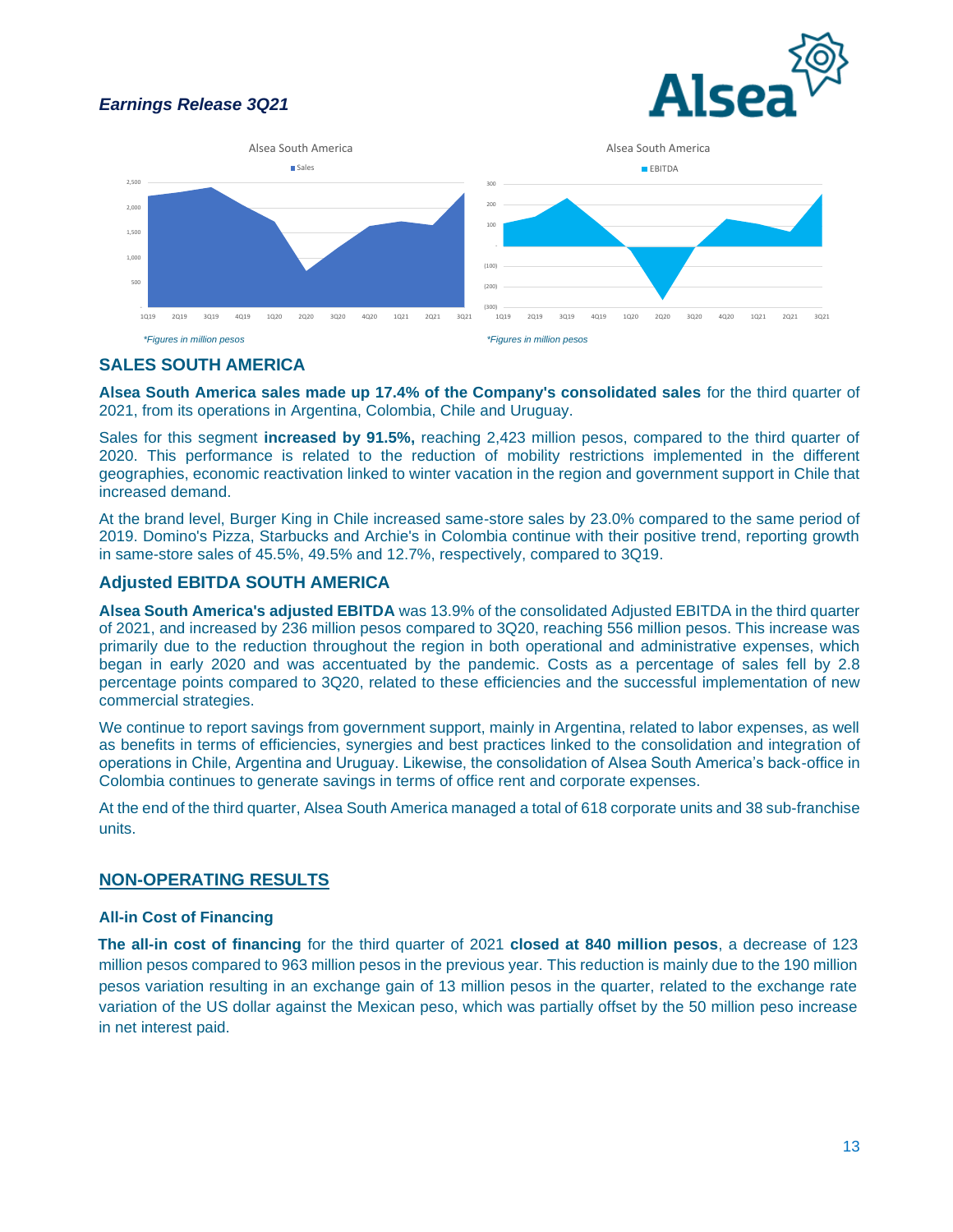

## **BALANCE SHEET**

#### **CAPEX**

During the nine months ended on September 30<sup>th</sup>, 2021, Alsea made capital investments, excluding **acquisitions, of 1,344.4 million pesos**, of which 421.8 million pesos, equivalent to 31.4% of total investments, were allocated to:

- The opening of **42 units**
- The **renovation and remodeling** of existing units of the different brands operated by the Company

The remaining 922.6 million pesos were allocated to:

- Equipment replacement (maintenance CAPEX)
- Strategic technology and process improvement projects
- Software licenses, etc.

Additionally, as a result of the acquisition of 10.5% of Alsea Europe, a decrease in liabilities of 1,457 million pesos was reported.

## **BANK DEBT AND FIXED-RATE BONDS**

At the beginning of July 2020, Alsea reached agreements with banks to obtain a waiver regarding several terms in its credit agreements until June  $30<sup>th</sup>$ , 2021. Subsequently, on April  $5<sup>th</sup>$ , 2021, Alsea announced the extension of the waiver until June 30<sup>th</sup>, 2022.

As of September 30<sup>th</sup>, 2021, Alsea had committed credit lines of up to 68.2 million euros to be used as necessary according to the needs of the operation in Europe.

As of September 30th, 2021, **Alsea's total debt,** including leases under IFRS16, **decreased 2,388 million pesos**, closing at 55,690 million pesos compared to 58,079 million pesos in the previous year. This **decrease in debt** corresponds mainly to a positive revaluation of the exchange rate of the Euro against the Mexican peso for approximately 1,216 million pesos, as well as to a prepayment of debt from the syndicated loan related to the acquisition of Grupo Vips in Spain, for 504 million pesos.

Excluding the effect of IFRS16, Alsea's total debt decreased by 1,407 million pesos, to close at 31,950 million pesos compared to 33,357 million pesos on the same date last year.

The Company's **consolidated net debt,** including leases due to IFRS16, **decreased by 1,374 million pesos,**  closing at 52,105 million pesos as of September  $30<sup>th</sup>$ , 2021 compared to 53,479 million pesos at the end of the third quarter of 2020.

Excluding the effect of IFRS16, Alsea's net debt decreased by 392 million pesos to close at 28,365 million pesos, compared to 28,757 million pesos at the same date last year.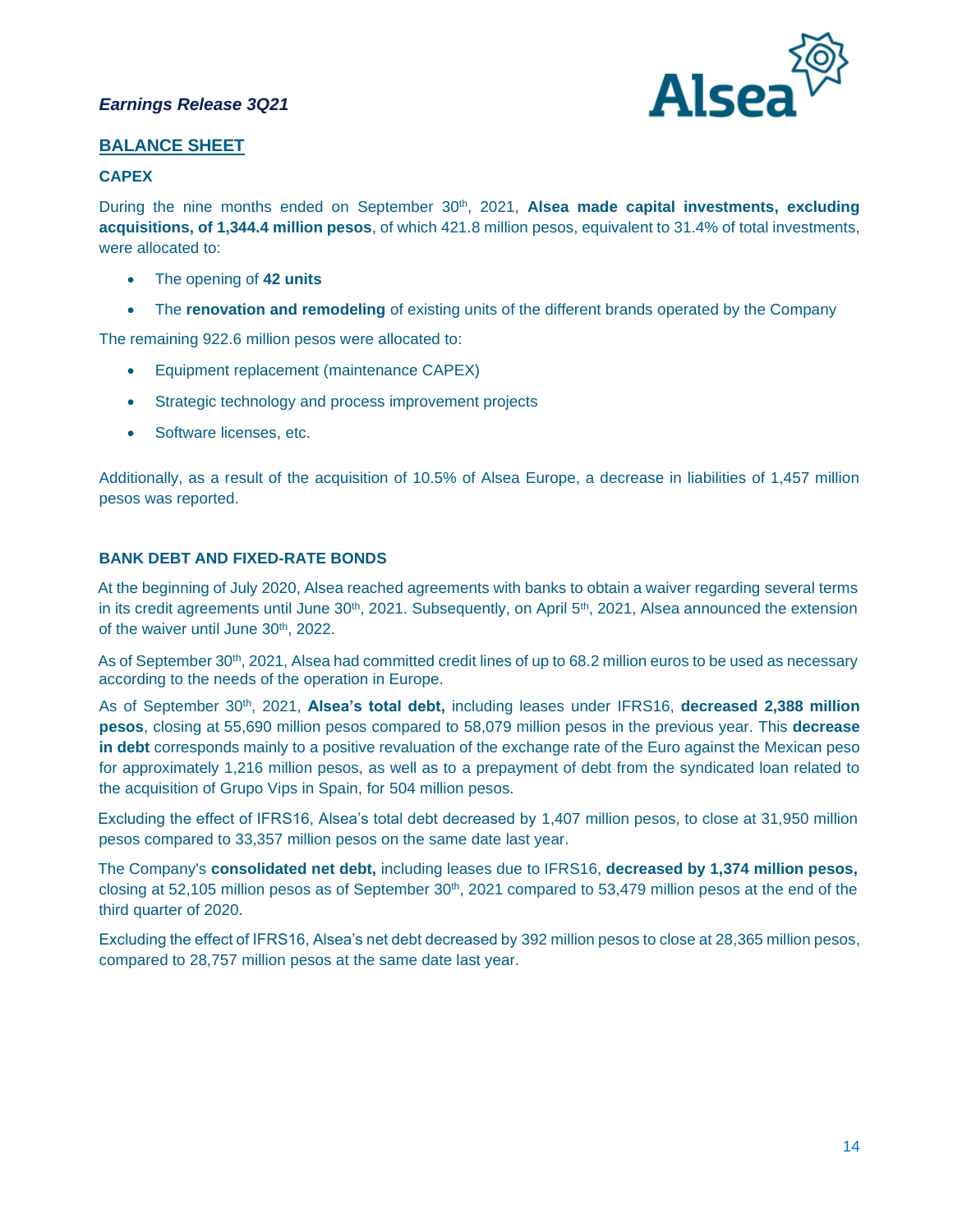

As of September 30<sup>th</sup>, 2021, the total debt (excluding IFRS16) was as follows:



The following graph shows the balance of the total debt (excluding IFRS16) in millions of pesos as of September 30<sup>th</sup>, 2021, as well as the maturities that are held for subsequent years:



**\****Note***:** In the financial statements attached to this report, the total debt classified as short-term according to IFRS accounting regulations is presented since the current waiver is valid until June 30<sup>th</sup>, 2022. However, the maturity profiles are located in the years 2021-2027 (See the graph above).

#### **FINANCIAL RATIOS**

As of September 30<sup>th</sup>, 2021, the financial ratios established in the Company's loan agreements were:

- **Total Debt to EBITDA** (last 12 months) was **6.4 times** (covenant waived until June 2022)
- **Net Debt to EBITDA** (last 12 months) was **6.0 times**
- **EBITDA** (last 12 months) **to interest paid** (last 12 months) was **2.7 times** (covenant waived until June 2022)
- In terms of **liquidity**, at the end of the third quarter of 2021, Alsea had **3.6 billion pesos in cash**, meeting the minimum level required of 3.0 billion pesos according to the waiver
- The **consolidated stockholders' equity** (Pre-IFRS 16) closed at 8.6 **billion pesos**, meeting the minimum level according to the waiver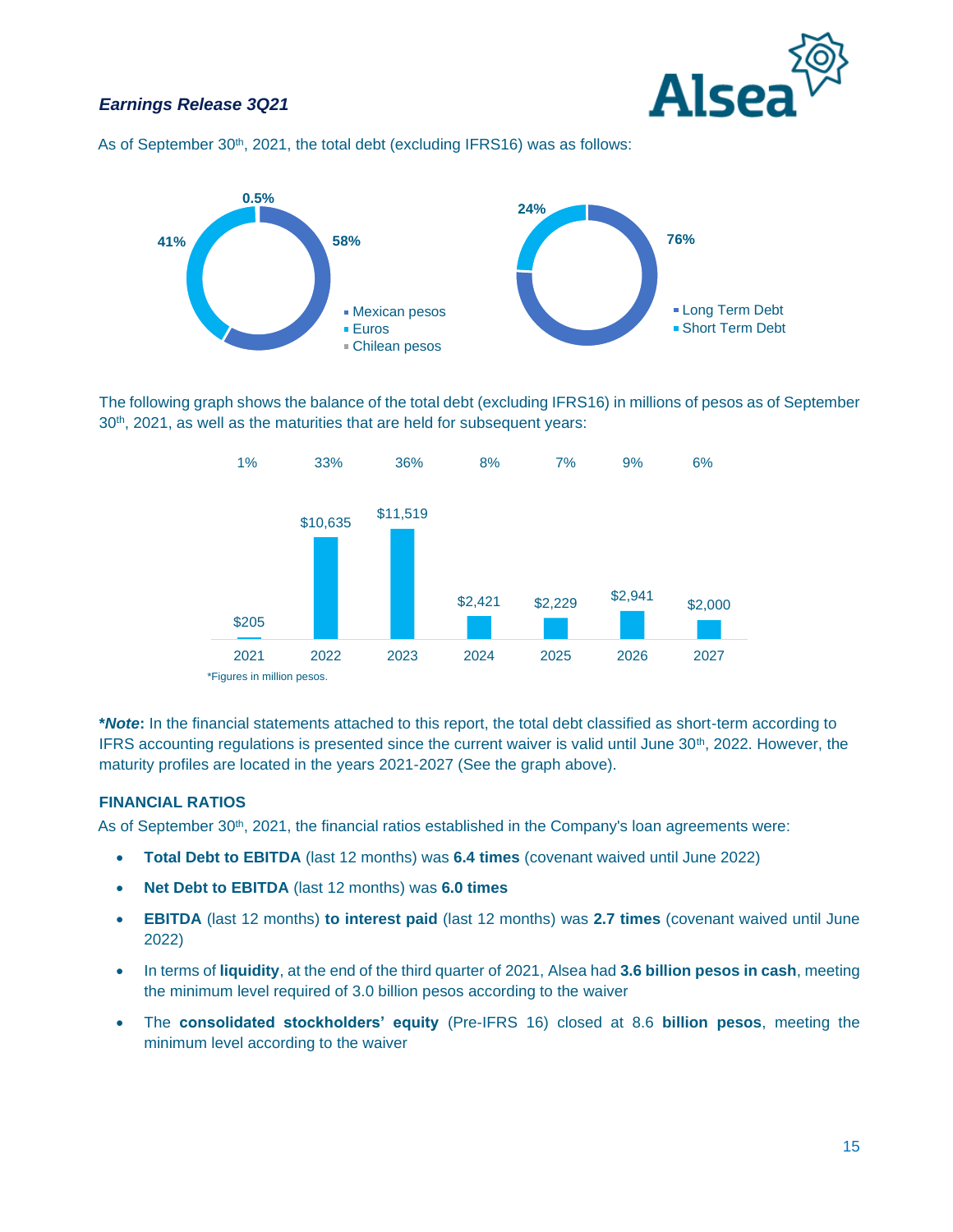

#### **KEY INFORMATION**

| <b>Financial ratios</b>                | 3021   | 3020       | Var. |
|----------------------------------------|--------|------------|------|
| EBITDA <sup>(1)</sup> / Interests Paid | 2.7x   | 2.4x       | N A  |
| Total Debt / FBITDA <sup>(1)</sup>     | 6.4x   | 8.3x       | N A  |
| Net Debt / EBITDA <sup>(1)</sup>       | 6.0x   | 7.6x       | N A  |
| ROIC <sup>(2)</sup>                    | 0.5%   | $(1.2)\%$  | N A  |
| ROF <sup>(3)</sup>                     | (5.0)% | $(35.3)\%$ | N A  |

| <b>Stock Market Indicators</b>                    | 3021    | 3020     | Var.    |
|---------------------------------------------------|---------|----------|---------|
| Book Value per Share                              | \$8.28  | \$7.54   | $9.8\%$ |
| EPS $(12 \text{ months})$ <sup>(4)</sup>          | \$0.14  | \$(2,35) | N.A.    |
| Shares in circulation at end of period (millions) | 838.6   | 832.9    | $0.7\%$ |
| <b>Price per Share at Market Close</b>            | \$41.61 | \$2108   | 974%    |

(1) EBITDA last 12 months (2) ROIC is defined as operating income after taxes (last 12 months) by net operating investment (total assets – cash and short-term investments – no-cost liabilities). (3) ROE is defined as net earnings (last 12 months) over shareholders' equity.

(4) EPS is earnings per share for the last 12 months.

## **FINANCIAL RATIOS REFERRED TO IN CREDIT AGREEMENTS WITH FINANCIAL INSTITUTIONS**

| Leverage ratios excluding IFRS 16 and restatement<br>of hyperinflation in Argentina | 3021 |
|-------------------------------------------------------------------------------------|------|
| EBITDA <sup>(1)</sup> / Interests Paid                                              | 26x  |
| Total Debt / EBITDA <sup>(1)</sup>                                                  | 57 x |
| Net Debt / EBITDA <sup>(1)</sup>                                                    |      |
| <b>EBITDA</b> last 12 months                                                        |      |

The financial ratios presented in the table above were calculated based on the Company's consolidated results without considering the effects of IFRS 16 or the restatement due to hyperinflation in Argentina.

The measurement of these financial ratios is currently suspended according to the waiver agreed to by the banks with which the Company has a relationship, until June 30<sup>th</sup>, 2022.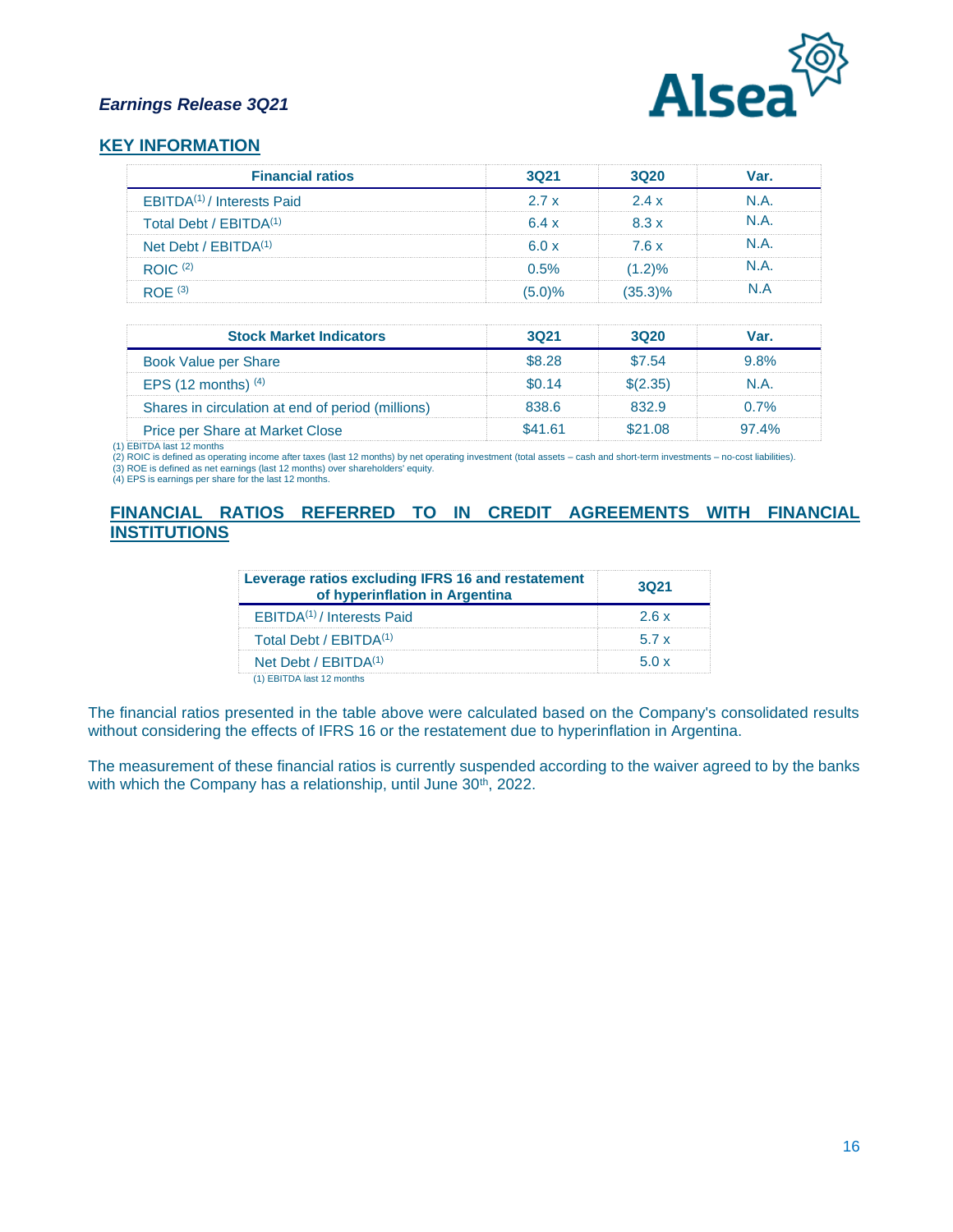

# **UNITS BY BRAND**

| <b>BRANDS</b>                    | <b>UNITS 3Q21</b>    |                      |                       |  |  |
|----------------------------------|----------------------|----------------------|-----------------------|--|--|
|                                  | Corporate            | Sub-franchises       | <b>Total</b>          |  |  |
| Domino's Pizza                   | 820                  | 451                  | 1,271                 |  |  |
| <b>Mexico</b>                    | 437                  | 353                  | 790                   |  |  |
| Spain                            | 290                  | 60                   | 350                   |  |  |
| Colombia                         | 93                   | 38                   | 131                   |  |  |
| <b>Burger King</b>               | 401                  |                      | 401                   |  |  |
| <b>Mexico</b>                    | 174                  |                      | 174                   |  |  |
| Argentina                        | 115                  |                      | 115                   |  |  |
| Spain<br>Chile                   | 54                   |                      | 54                    |  |  |
|                                  | 58                   |                      | 58                    |  |  |
| <b>Quick Service Restaurants</b> | 1,221                | 451                  | 1,672                 |  |  |
| <b>Starbucks</b>                 | 1,276                | 264                  | 1,540                 |  |  |
| <b>Mexico</b>                    | 741                  | ÷,                   | 741                   |  |  |
| France                           | 70                   | 129                  | 199                   |  |  |
| Spain                            | 118                  | 22                   | 140                   |  |  |
| Argentina                        | 132                  |                      | 132                   |  |  |
| Chile                            | 138                  |                      | 138                   |  |  |
| <b>Netherlands</b>               | 16                   | 74                   | 90                    |  |  |
| Colombia                         | 33                   |                      | 33                    |  |  |
| <b>Belgium</b><br>Portugal       | $\sim$<br>19         | 32<br>3              | 32<br>22              |  |  |
| Uruguay                          | 9                    |                      | 9                     |  |  |
| Luxembourg                       |                      | $\overline{4}$       | $\overline{4}$        |  |  |
| <b>Coffee Shops</b>              | 1,276                | 264                  | 1,540                 |  |  |
|                                  |                      |                      |                       |  |  |
| Foster's Hollywood               | 99                   | 128                  | 227                   |  |  |
| Ginos                            | 83                   | 38                   | 121                   |  |  |
| Spain<br>Portugal                | 81<br>$\overline{2}$ | 38<br>$\blacksquare$ | 119<br>$\overline{2}$ |  |  |
| Italianni's                      | 60                   | 16                   | 76                    |  |  |
| El Portón                        | 16                   |                      | 16                    |  |  |
| Chili's Grill & Bar              | 76                   |                      | 76                    |  |  |
| <b>Mexico</b>                    | 71                   |                      | 71                    |  |  |
| <b>Chile</b>                     | $5\phantom{.}$       |                      | $5\phantom{.}$        |  |  |
| Archie's                         | 28                   |                      | 28                    |  |  |
| P.F. Chang's                     | 33                   |                      | 33                    |  |  |
| <b>Mexico</b>                    | 26                   |                      | 26                    |  |  |
| Colombia                         | $\overline{4}$<br>3  |                      | $\overline{4}$<br>3   |  |  |
| Chile<br><b>TGI Fridays</b>      | 13                   |                      | 13                    |  |  |
| The Cheesecake Factory           | 6                    |                      | 6                     |  |  |
| Corazón de Barro                 | $\overline{2}$       |                      | 2                     |  |  |
| Ole Mole                         | 3                    | 2                    | 5                     |  |  |
| <b>Comida Casual</b>             | 419                  | 184                  | 603                   |  |  |
|                                  |                      |                      |                       |  |  |
| <b>Foster's Hollywood Street</b> | $\mathbf{1}$         | $\mathbf{1}$         | 2<br>41               |  |  |
| <b>Vips Smart</b>                | 16                   | 25                   |                       |  |  |
| <b>Casual Dining</b>             | 17                   | 26                   | 43                    |  |  |
| <b>Vips</b>                      | 331                  | 30                   | 361                   |  |  |
| <b>México</b>                    | 244                  | 13                   | 257                   |  |  |
| Spain                            | 87                   | 17                   | 104                   |  |  |
| <b>Family Dining</b>             | 331                  | 30                   | 361                   |  |  |
|                                  |                      |                      |                       |  |  |
| <b>ALSEA TOTAL UNITS</b>         |                      |                      | 4,219                 |  |  |
| <b>Corporate</b>                 | 3,264                |                      |                       |  |  |
| <b>Sub-franchises</b>            |                      | 955                  |                       |  |  |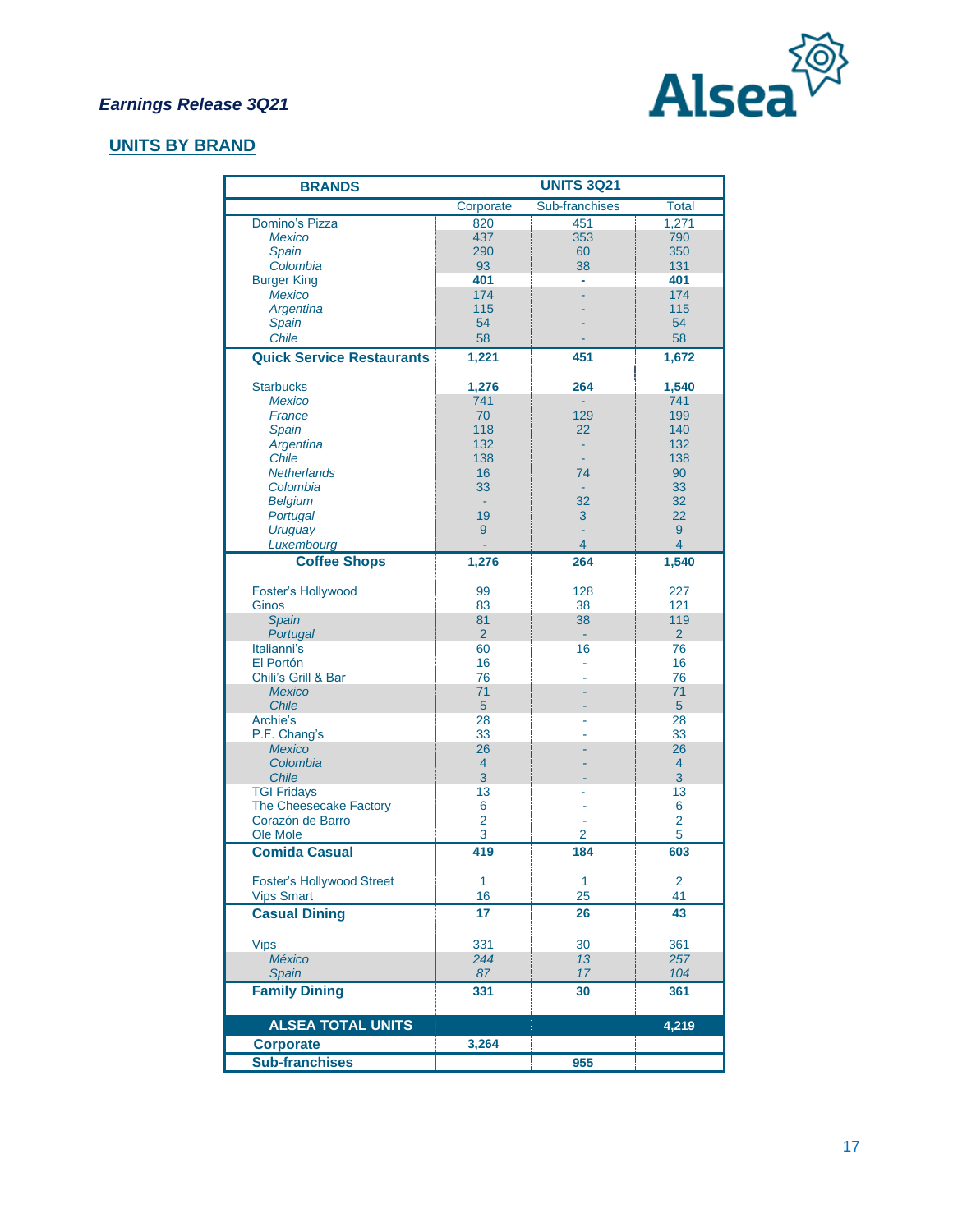

## **UNITS BY COUNTRY**

| <b>MEXICO</b>   | 2.159 | <b>SPAIN</b>    | 1.055 | <b>ARGENTINA</b>   | 247 | <b>CHILE</b>   | 204 |
|-----------------|-------|-----------------|-------|--------------------|-----|----------------|-----|
| <b>FRANCE</b>   | 199   | <b>COLOMBIA</b> | 196   | <b>NETHERLANDS</b> | -90 | <b>BELGIUM</b> | 32  |
| <b>PORTUGAL</b> | 24    | <b>URUGUAY</b>  |       | <b>LUXEMBOURG</b>  |     |                |     |

## **ANALYST COVERAGE**

| <b>INSTITUTION</b>                   | <b>ANALYST</b>                   | <b>RECOMMENDATION</b> |
|--------------------------------------|----------------------------------|-----------------------|
| <b>ACTINVER</b>                      | <b>VALENTÍN MENDOZA BALDERAS</b> | <b>BUY</b>            |
| <b>BANK OF AMERICA MERRILL LYNCH</b> | ROBERT E. FORD AGUILAR           | <b>SELL</b>           |
| <b>BANORTE-IXE</b>                   | ALIK DANIEL GARCÍA ALVAREZ       | <b>HOLD</b>           |
| <b>BARCLAYS</b>                      | <b>BENJAMIN M. THEURER</b>       | <b>BUY</b>            |
| <b>BBVA BANCOMER</b>                 | MIGUEL ULLOA SUÁREZ              | <b>BUY</b>            |
| <b>BRADESCO</b>                      | RICHARD CATHCART                 | <b>HOLD</b>           |
| <b>BTG PACTUAL</b>                   | ÁLVARO GARCÍA                    | <b>HOLD</b>           |
| $BX+$                                | <b>MARISOL HUERTA</b>            | <b>BUY</b>            |
| <b>CITI</b>                          | <b>SERGIO MATSUMOTO</b>          | <b>HOLD</b>           |
| <b>CREDIT SUISSE</b>                 | <b>VANESSA QUIROGA</b>           | <b>BUY</b>            |
| <b>GOLDMAN SACHS</b>                 | <b>THIAGO BORTOLUCI</b>          | <b>SELL</b>           |
| <b>GRUPO BURSÁTIL MEXICANO</b>       | <b>LUIS RODRIGO WILLARD</b>      | <b>HOLD</b>           |
| <b>HSBC</b>                          | <b>FELIPE CASSIMIRO</b>          | <b>HOLD</b>           |
| <b>INTERCAM</b>                      | RICHARD HORBACH                  | <b>HOLD</b>           |
| <b>INVEX</b>                         | <b>GISELLE MOJICA</b>            | <b>HOLD</b>           |
| <b>ITAU BBA</b>                      | <b>JOAQUÍN LEY</b>               | <b>HOLD</b>           |
| <b>J.P. MORGAN</b>                   | <b>ULISES ARGOTE</b>             | <b>HOLD</b>           |
| <b>MONEX</b>                         | <b>JOSE ROBERTO SOLANO</b>       | <b>BUY</b>            |
| <b>SANTANDER</b>                     | <b>ALAN ALANÍS</b>               | <b>BUY</b>            |
| <b>SCOTIABANK</b>                    | RODRIGO ECHAGARAY                | <b>HOLD</b>           |
| <b>UBS</b>                           | RODRIGO ALCÁNTARA                | <b>UNDER REVIEW</b>   |
| <b>MORGAN STANLEY</b>                | JAVIER MARTÍNEZ DE OLCOZ         | <b>BUY</b>            |
| <b>VECTOR</b>                        | MARCELA MUÑOZ                    | <b>HOLD</b>           |
| PUNTO CASA DE BOLSA                  | <b>CRISTINA MORALES</b>          | <b>BUY</b>            |

This press release contains certain forward-looking information regarding the Company's results and outlook. However, actual results may vary materially from these estimates. Information<br>on future events contained in this *events.* 

*The Company's shares are traded on the Mexican Stock Exchange under the ticker ALSEA\*.*

**Rafael Contreras Grosskelwing**  Chief Financial Officer Phone: (5255) 7583-2750 | ri@alsea.com.mx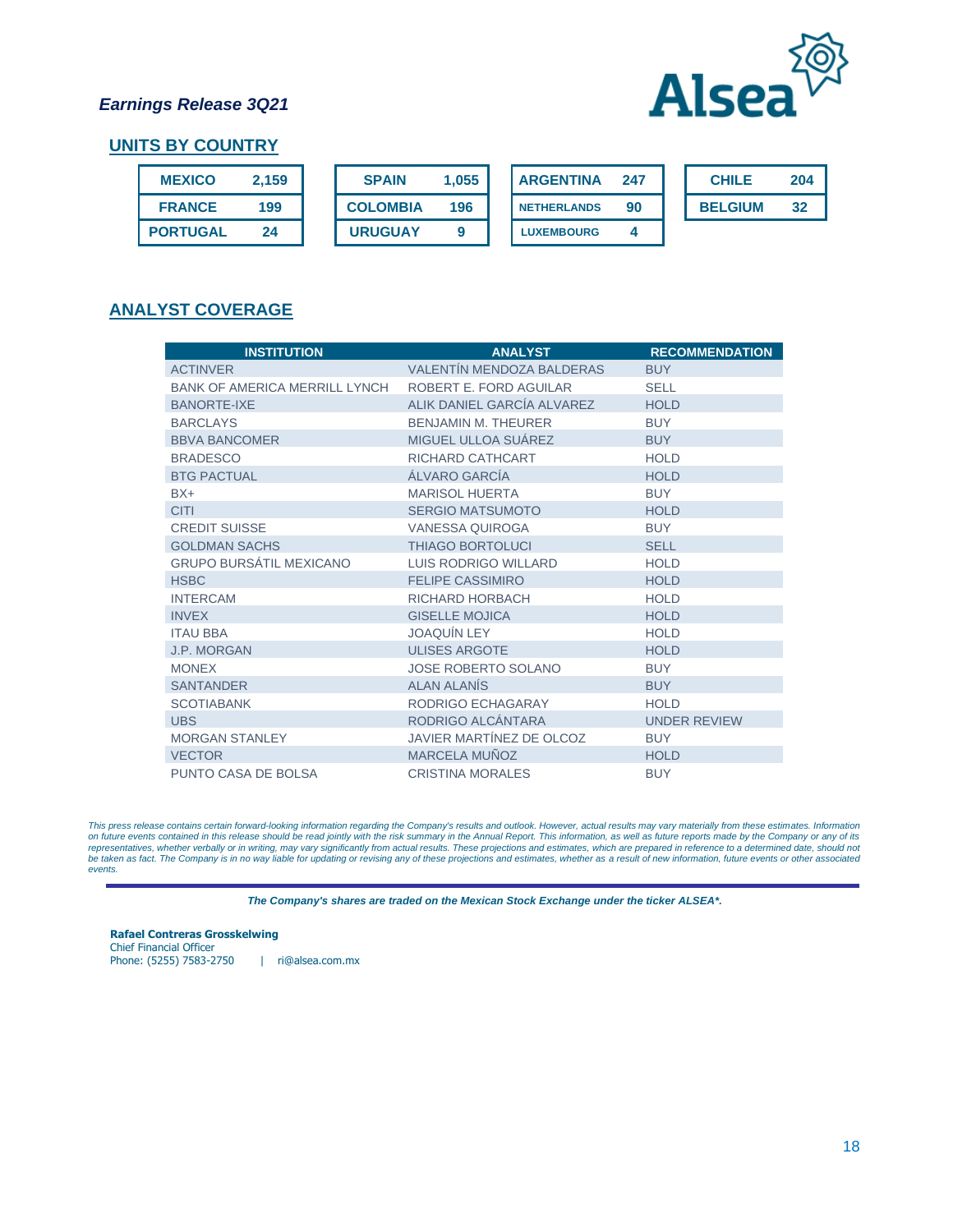

## **RELEVANT EVENTS 3Q21**

• On October 1<sup>st</sup>, 2021, Alsea, S.A.B. de C.V. (BMV: ALSEA \*) "Alsea" together with Alia Capital Partners and Bain Capital Credit, a leading global credit specialist, have agreed to invest in a minority stake of 21.1% in Food Service Project, S.A. (Alsea Europe). The transaction highlights the Company's current recovery and the attractive growth outlook in the European market. After the investment is made, Alsea will own 76.8% of Alsea Europe, (previously was 66.2%), Bain Capital Credit will have an indirect participation of 10.5%, and existing minority shareholders will have 12.7%.

## **EARNINGS CONFERENCE CALL 3Q21**

The video conference to discuss the Company's results will be held on Friday, October 29<sup>th</sup>, 2021, at 09:00 am Mexico City time (10:00 am EST). It will be held in English and will have a question and answer session.

To participate, please register at the following link:<https://alseareportederesultados.com/>

After the replay period is over, the conference call will be available on our website: www.alsea.com.mx in the "investors" section.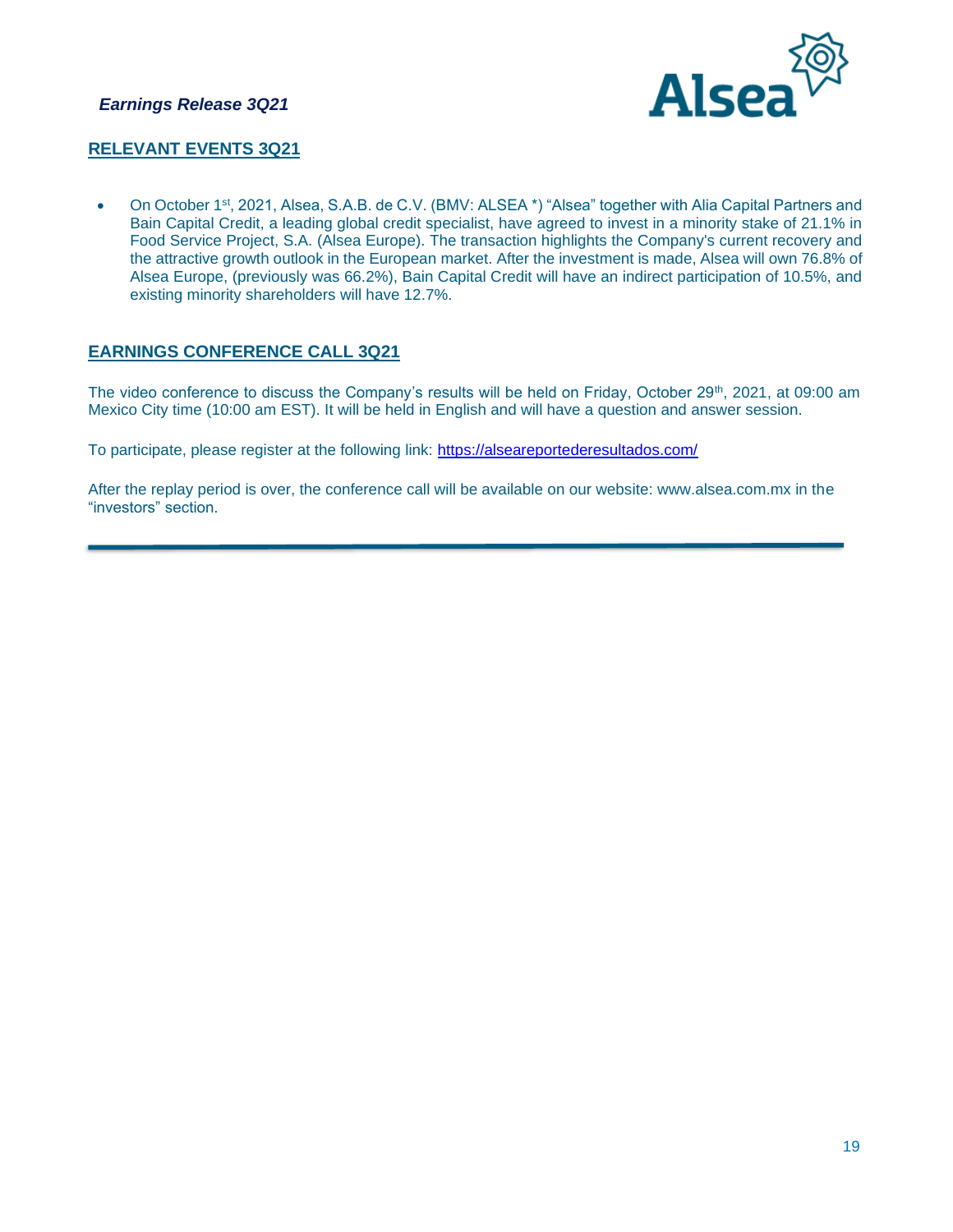

#### **ALSEA, S.A.B. DE C.V. AND SUBSIDIARIES CONSOLIDATED BALANCE SHEET STATEMENTS AS OF SEPTEMBER 30TH, 2021 AND 2020 (In thousands of nominal pesos)**

|                                                             | September 30 <sup>th</sup> ,<br>2021 |           | September 30 <sup>th</sup> ,<br>2020 |           |
|-------------------------------------------------------------|--------------------------------------|-----------|--------------------------------------|-----------|
| <b>ASSETS</b>                                               |                                      |           |                                      |           |
| <b>Current assets:</b>                                      |                                      |           |                                      |           |
| Cash and short-term investments                             | 3,585,129                            | 4.5%      | 4,599,514                            | 5.4%      |
| <b>Clients</b>                                              | 1,311,511                            | 1.6%      | 1,026,997                            | 1.2%      |
| Other accounts and documents                                | 480,014                              | 0.6%      | 530,770                              | 0.6%      |
| receivable                                                  |                                      |           |                                      |           |
| Inventory                                                   | 1,853,084                            | 2.3%      | 1,659,686                            | 2.0%      |
| Tax recoverable                                             | 689,767                              | 0.9%      | 588,206                              | 0.7%      |
| Other current assets                                        | 731,592                              | 0.9%      | 906,107                              | 1.1%      |
| <b>Current Assets</b>                                       | 8,651,097                            | 10.8%     | 9,311,280                            | 11.0%     |
| Investments in shares of associated                         | 111,162                              | 0.1%      | (731, 504)                           | (0.9)%    |
| companies                                                   |                                      |           |                                      |           |
| Store equipment, improvements to leased                     | 14,737,663                           | 18.4%     | 17,938,472                           | 21.2%     |
| property, and furniture, net                                |                                      |           |                                      |           |
| Non-executable right of use asset                           | 21,995,575                           | 27.5%     | 22,666,014                           | 26.8%     |
| Brand use rights, capital gains and pre-                    | 28,277,452                           | 35.3%     | 29,871,771                           | 35.3%     |
| operations, net                                             |                                      |           |                                      |           |
| <b>Deferred IRS</b>                                         | 4,915,682                            | 6.1%      | 3,986,926                            | 4.7%      |
| Other assets                                                | 1,381,627                            | 1.7%      | 1,545,475                            | 1.8%      |
| <b>Total Assets</b>                                         | 80,070,258                           | 100.0%    | 84,588,434                           | 100.0%    |
| <b>LIABILITIES</b>                                          |                                      |           |                                      |           |
| Short-term:                                                 |                                      |           |                                      |           |
| <b>Providers</b>                                            | 3,175,528                            | 4.0%      | 2,417,499                            | 2.9%      |
| Tax payable                                                 | 173,031                              | 0.2%      | 300,939                              | 0.4%      |
| Other accounts payable                                      | 6,657,345                            | 8.3%      | 8,467,701                            | 10.0%     |
| Non-executable short-term lease liabilities                 | 4,215,031                            | 5.3%      | 4,012,227                            | 4.7%      |
| Other short-term liabilities                                | 1,420,723                            | 1.8%      | 2,877,728                            | 3.4%      |
| <b>Bank loans</b>                                           | 23,968,537                           | 29.9%     | 4,627,260                            | 5.5%      |
| <b>Debt Instruments</b>                                     | 7,981,454                            | 10.0%     |                                      |           |
| <b>Short-term liabilities</b>                               | 47,591,649                           | 59.4%     | 22,703,354                           | 26.8%     |
| Long term:                                                  |                                      |           |                                      |           |
| <b>Bank loans</b>                                           |                                      |           | 20,751,552                           | 24.5%     |
| Debt instruments                                            |                                      |           | 7,977,904                            | 9.4%      |
| Deferred tax, net                                           | 4,052,613                            | 5.1%      | 4,307,094                            | 5.1%      |
| Non-executable lease liabilities                            | 19,525,400                           | 24.4%     | 20,709,852                           | 24.5%     |
| Other long-term liabilities                                 | 1,158,922                            | 1.4%      | 437,715                              | 0.5%      |
| Long-term liabilities:                                      | 24,736,935                           | 30.9%     | 54, 184, 117                         | 64.1%     |
| <b>Total Liabilities</b>                                    | 72,328,584                           | 90.3%     | 76,887,471                           | 90.9%     |
| <b>SHAREHOLDERS' EQUITY</b>                                 |                                      |           |                                      |           |
| <b>Minority interest</b>                                    | 794,132                              | 1.0%      | 1,419,397                            | 1.7%      |
| Majority interest:                                          |                                      |           |                                      |           |
| Capital stock                                               | 478,749                              | 0.6%      | 475,074                              | 0.6%      |
| Net premium in share placement                              | 8,676,827                            | 10.8%     | 8,625,720                            | 10.2%     |
| <b>Retained earnings</b>                                    | (542,058)                            | (0.7)%    | 1,701,122                            | 2.0%      |
| Earnings for the period                                     | (79)                                 |           | (3,352,037)                          | $(4.0)\%$ |
| Exchange rate effects from foreign                          |                                      |           |                                      |           |
| entities                                                    | (1,665,897)                          | $(2.1)\%$ | (1, 168, 313)                        | (1.4)%    |
| <b>Majority interest</b>                                    | 6,947,542                            | 8.7%      | 6,281,566                            | 7.4%      |
| <b>Total Shareholders' Equity</b>                           | 7,741,674                            | 9.7%      | 7,700,963                            | 9.1%      |
| <b>Total Liabilities and Shareholders'</b><br><b>Equity</b> | 80,070,258                           | 100.0%    | 84,588,434                           | 100.0%    |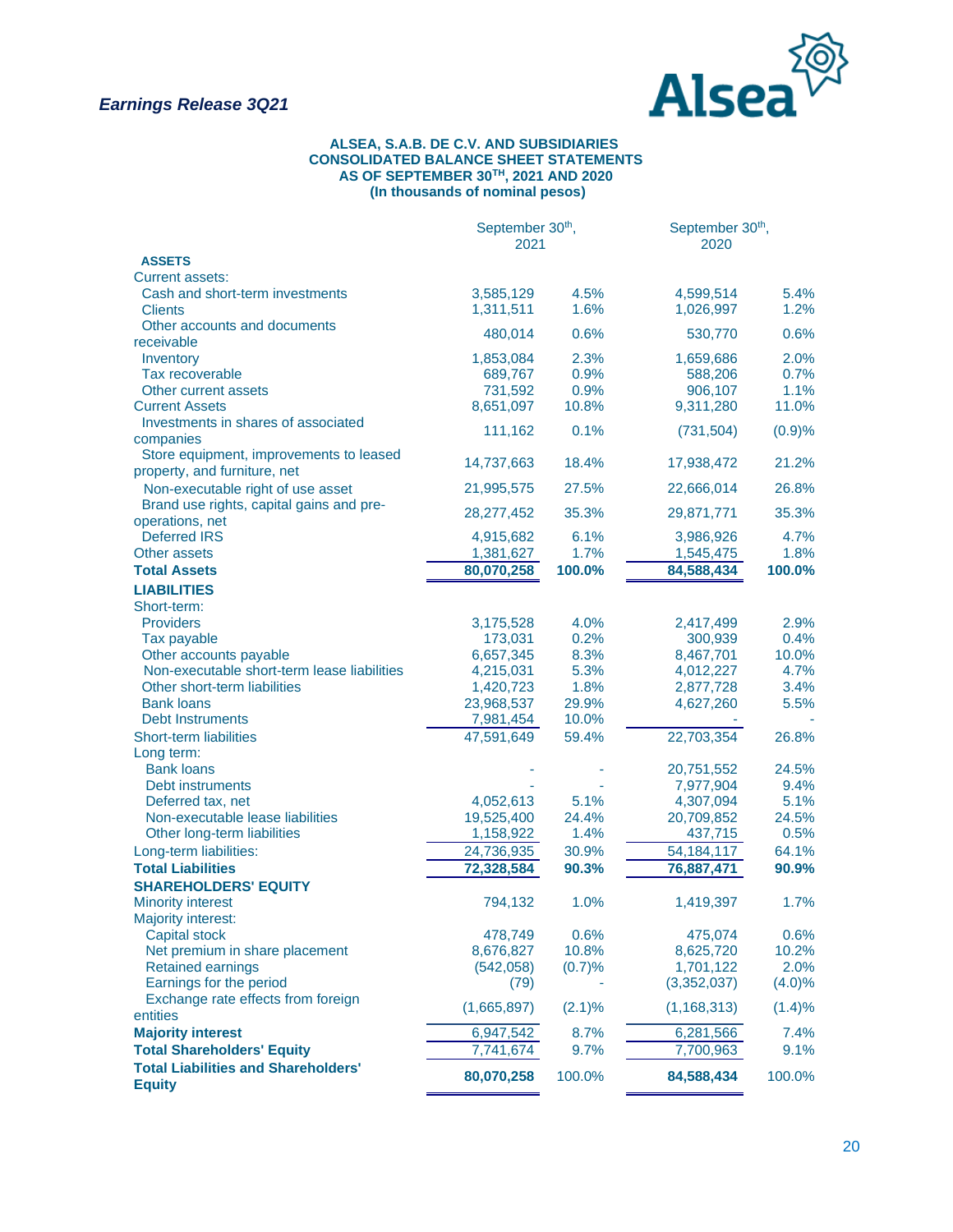

#### **ALSEA, S.A.B. DE C.V. AND SUBSIDIARIES CONSOLIDATED INCOME STATEMENTS FOR THE THREE MONTHS ENDED SEPTEMBER 30TH, 2021 AND 2020 (In thousands of nominal pesos)**

|                                                             | Three months ended<br>September 30 <sup>th</sup> , |            | Three months ended<br>September 30 <sup>th</sup> , |           |  |  |
|-------------------------------------------------------------|----------------------------------------------------|------------|----------------------------------------------------|-----------|--|--|
|                                                             | 2021                                               |            | 2020                                               |           |  |  |
| <b>Net sales</b>                                            | \$<br>13,958,275                                   | 100% \$    | 9,895,518                                          | 100%      |  |  |
| Cost of sales                                               | 4,319,601                                          | 30.9%      | 3,092,984                                          | 31.3%     |  |  |
| <b>Gross Income</b>                                         | 9,638,674                                          | 69.1%      | 6,802,534                                          | 68.7%     |  |  |
| <b>Operating expenses</b>                                   | 6,494,382                                          | 46.5%      | 4,695,057                                          | 47.4%     |  |  |
| Depreciation and amortization                               | 1,917,951                                          | 13.7%      | 2,028,464                                          | 20.5%     |  |  |
| <b>Operating Income</b>                                     | 1,226,341                                          | 8.8%       | 79,013                                             | 0.8%      |  |  |
| All-in cost of financing:                                   |                                                    |            |                                                    |           |  |  |
| Interest paid – net                                         | 838,193                                            | 6.0%       | 788,578                                            | 8.0%      |  |  |
| Changes in reasonable value<br><b>Financial Liabilities</b> | 14,382                                             | 0.1%       | (2, 227)                                           |           |  |  |
| Exchange rate loss/gain                                     | (12, 687)                                          | (0.1)%     | 176,974                                            | 1.8%      |  |  |
|                                                             | 839,888                                            | 6.0%       | 963,325                                            | 9.7%      |  |  |
| Participation in associated<br>companies' results           | 482                                                |            | (87)                                               |           |  |  |
| <b>Pre-Tax Income</b>                                       | 386,935                                            | 2.8%       | (884, 399)                                         | (8.9)%    |  |  |
| Tax on earnings                                             | 114,527                                            | 0.8%       | (293, 981)                                         | $(3.0)\%$ |  |  |
| <b>Consolidated Net Income</b>                              | 272,409                                            | 2.0%       | (590, 418)                                         | (6.0)%    |  |  |
| Non-controlling stake                                       | 99,380                                             | 0.7%       | (114, 306)                                         | (1.2)%    |  |  |
| <b>Controlling Stake</b>                                    | \$<br>173,029                                      | $1.2\%$ \$ | (476, 112)                                         | (4.8)%    |  |  |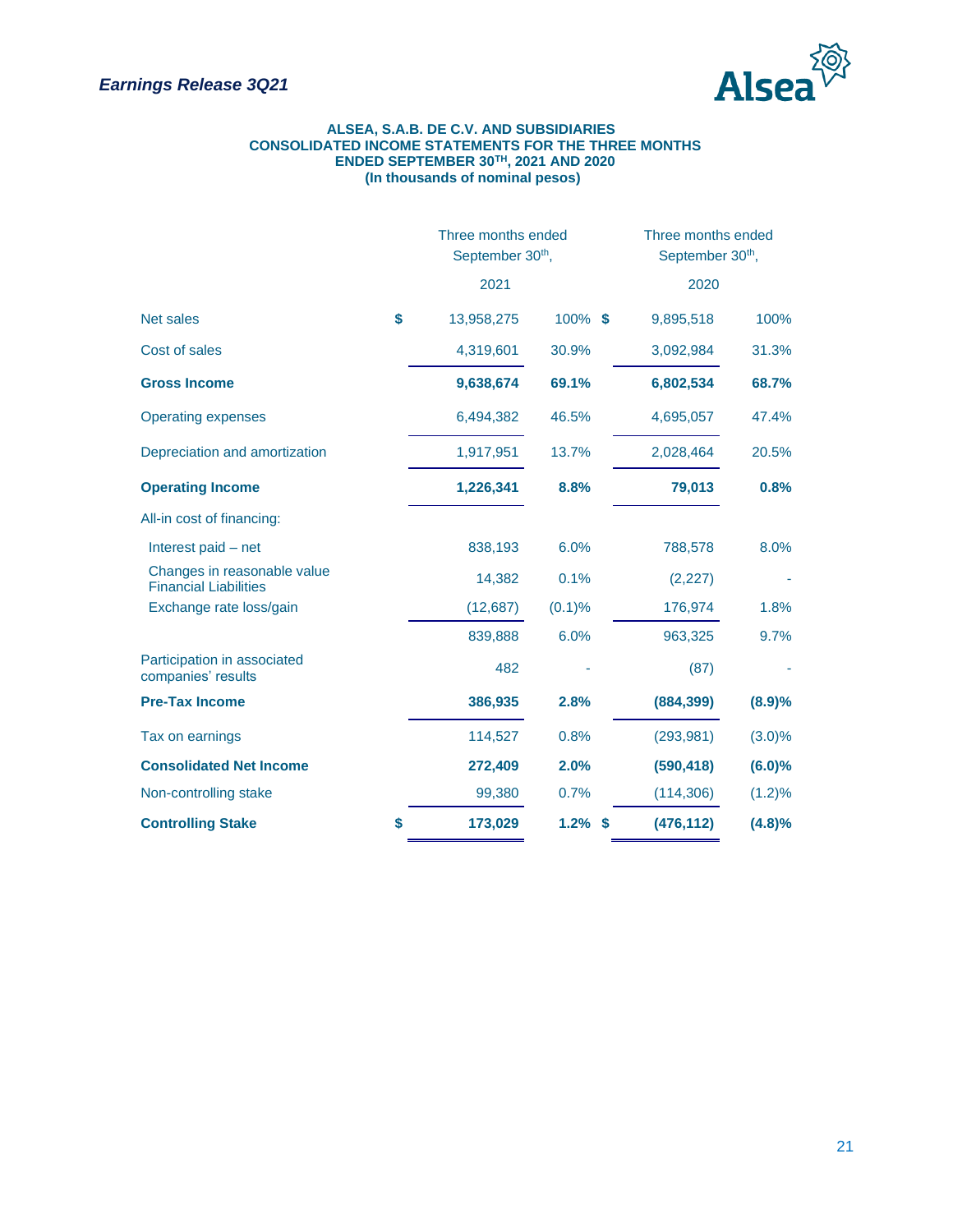

#### **ALSEA, S.A.B. DE C.V. AND SUBSIDIARIES CONSOLIDATED INCOME STATEMENTS BY SEGMENT FOR THE THREE MONTHS ENDED SEPTEMBER 30TH, 2021 AND 2020 (In thousands of nominal pesos)**

| <b>MEXICO</b>                 |    | Three months ended<br>September 30 <sup>th</sup> , |       | Three months ended<br>September 30 <sup>th</sup> , |
|-------------------------------|----|----------------------------------------------------|-------|----------------------------------------------------|
|                               |    | 2021                                               |       | 2020                                               |
| Net sales                     | \$ | 6,704,588                                          | 100%  | 100%<br>\$<br>4,569,466                            |
| <b>Operating expenses</b>     |    | 2,798,763                                          | 41.7% | 1,886,260<br>41.3%                                 |
| Depreciation and amortization |    | 835,609                                            | 12.5% | 910,595<br>19.9%                                   |
| <b>Operating Income</b>       |    | 704,166                                            | 10.5% | 1.6%<br>71,442                                     |
| All-in cost of financing      |    | 605,239                                            | 9.0%  | 851,418<br>18.6%                                   |
| <b>Pre-Tax Income</b>         | S  | 99,409                                             | 1.5%  | $(17.1)\%$<br>S<br>(780,063)                       |

| <b>EUROPE</b>                 | Three months ended<br>September 30 <sup>th</sup> , |       | Three months ended<br>September 30 <sup>th</sup> , |            |        |  |  |
|-------------------------------|----------------------------------------------------|-------|----------------------------------------------------|------------|--------|--|--|
|                               | 2021                                               |       |                                                    | 2020       |        |  |  |
| Net sales                     | \$<br>4,830,196                                    | 100%  | \$                                                 | 4,060,405  | 100%   |  |  |
| <b>Operating expenses</b>     | 2,476,435                                          | 51.3% |                                                    | 2,190,237  | 53.9%  |  |  |
| Depreciation and amortization | 869,180                                            | 18.0% |                                                    | 884,194    | 21.8%  |  |  |
| <b>Operating Income</b>       | 328,360                                            | 6.8%  |                                                    | 46,011     | 1.1%   |  |  |
| All-in cost of financing      | 173,078                                            | 3.6%  |                                                    | 157,248    | 3.9%   |  |  |
| <b>Pre-Tax Income</b>         | \$<br>155,282                                      | 3.2%  | \$                                                 | (111, 237) | (2.7)% |  |  |

| <b>SOUTH AMERICA</b>          |   | Three months ended<br>September 30 <sup>th</sup> , |       |   | Three months ended<br>September 30 <sup>th</sup> , |           |  |  |
|-------------------------------|---|----------------------------------------------------|-------|---|----------------------------------------------------|-----------|--|--|
|                               |   | 2021                                               |       |   | 2020                                               |           |  |  |
| Net sales                     | S | 2,423,491                                          | 100%  | S | 1,265,647                                          | 100%      |  |  |
| <b>Operating expenses</b>     |   | 1,219,184                                          | 50.3% |   | 618,560                                            | 48.9%     |  |  |
| Depreciation and amortization |   | 213,162                                            | 8.8%  |   | 233,675                                            | 18.5%     |  |  |
| <b>Operating Income</b>       |   | 193,815                                            | 8.0%  |   | (38, 439)                                          | $(3.0)\%$ |  |  |
| All-in cost of financing      |   | 61.571                                             | 2.5%  |   | (45, 341)                                          | (3.6)%    |  |  |
| <b>Pre-Tax Income</b>         | S | 132,244                                            | 5.5%  | S | 6,902                                              | 0.5%      |  |  |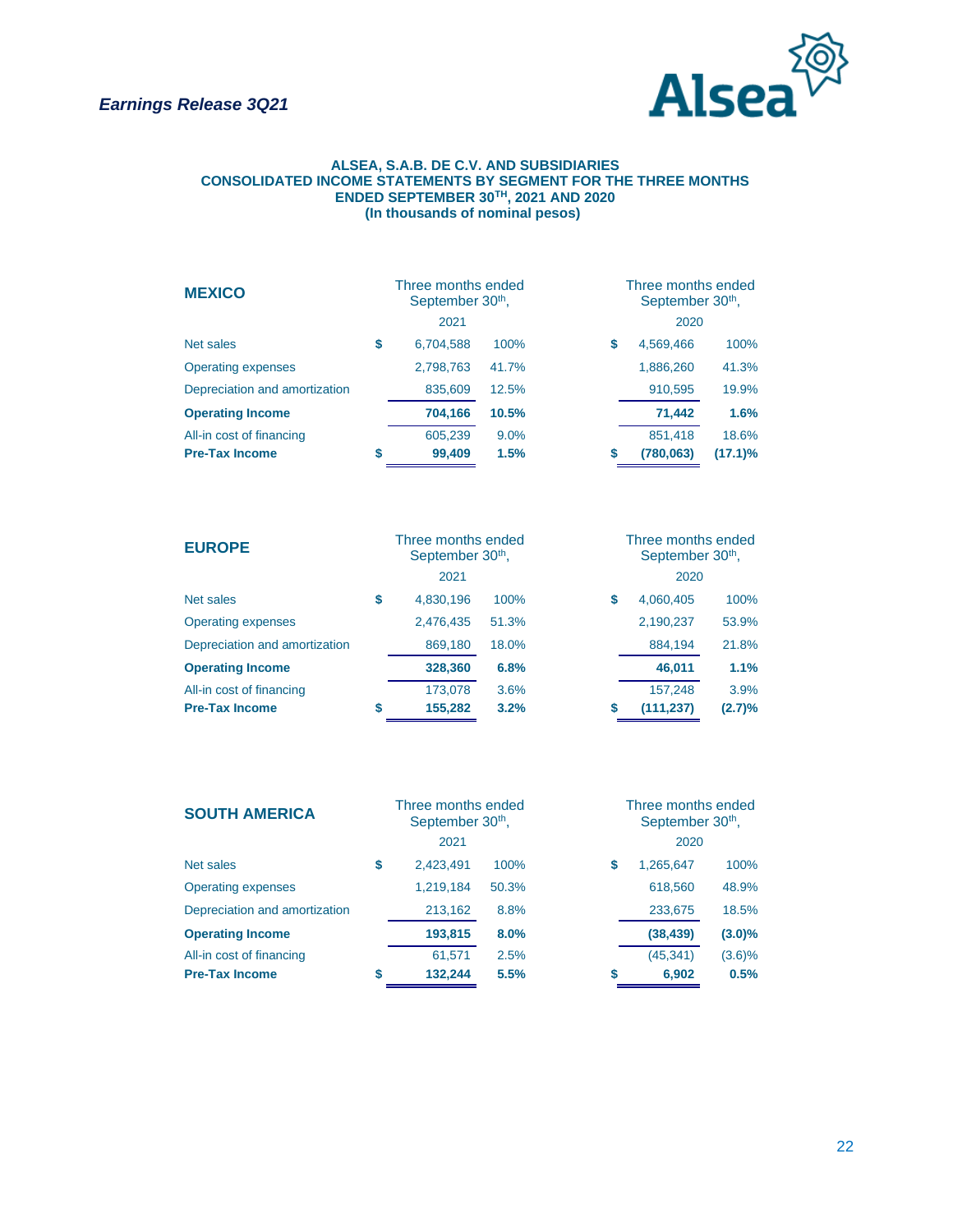

#### **ALSEA, S.A.B. DE C.V. AND SUBSIDIARIES CONSOLIDATED INCOME STATEMENTS FOR THE NINE MONTHS ENDED SEPTEMBER 30TH, 2021 AND 2020 (In thousands of nominal pesos)**

|                                                             |    | Nine months ended<br>September 30th, |         | Nine months ended<br>September 30th, |            |  |  |
|-------------------------------------------------------------|----|--------------------------------------|---------|--------------------------------------|------------|--|--|
|                                                             |    | 2021                                 |         | 2020                                 |            |  |  |
| <b>Net sales</b>                                            | \$ | 36,647,357                           | 100% \$ | 27,198,385                           | 100%       |  |  |
| Cost of sales                                               |    | 11,610,430                           | 31.7%   | 8,917,367                            | 32.8%      |  |  |
| <b>Gross Income</b>                                         |    | 25,036,927                           | 68.3%   | 18,281,018                           | 67.2%      |  |  |
| <b>Operating expenses</b>                                   |    | 16,999,842                           | 46.4%   | 14,518,547                           | 53.4%      |  |  |
| Depreciation and amortization                               |    | 5,913,565                            | 16.1%   | 6,194,393                            | 22.8%      |  |  |
| <b>Operating Income</b>                                     |    | 2,123,520                            | 5.8%    | (2,431,922)                          | (8.9)%     |  |  |
| All-in cost of financing:                                   |    |                                      |         |                                      |            |  |  |
| Interest paid - net                                         |    | 2,423,265                            | 6.6%    | 2,325,786                            | 8.6%       |  |  |
| Changes in reasonable value<br><b>Financial Liabilities</b> |    | (74, 981)                            | (0.2)%  | 572,865                              | 2.1%       |  |  |
| Exchange rate loss/gain                                     |    | (61, 796)                            | (0.2)%  | (663, 138)                           | $(2.4)\%$  |  |  |
|                                                             |    | 2,286,488                            | 6.2%    | 2,235,513                            | 8.2%       |  |  |
| Participation in associated<br>companies' results           |    | 743                                  |         | (2,887)                              |            |  |  |
| <b>Pre-Tax Income</b>                                       |    | (162, 225)                           | (0.4)%  | (4,670,322)                          | $(17.2)\%$ |  |  |
| Tax on earnings                                             |    | (22, 331)                            | (0.1)%  | (707, 402)                           | (2.6)%     |  |  |
| <b>Consolidated Net Income</b>                              |    | (139, 893)                           | (0.4)%  | (3,962,921)                          | $(14.6)\%$ |  |  |
| Non-controlling stake                                       |    | (139, 814)                           | (0.4)%  | (610, 885)                           | $(2.2)\%$  |  |  |
| <b>Controlling Stake</b>                                    |    | (79)<br>S                            |         | (3,352,036)                          | $(12.3)\%$ |  |  |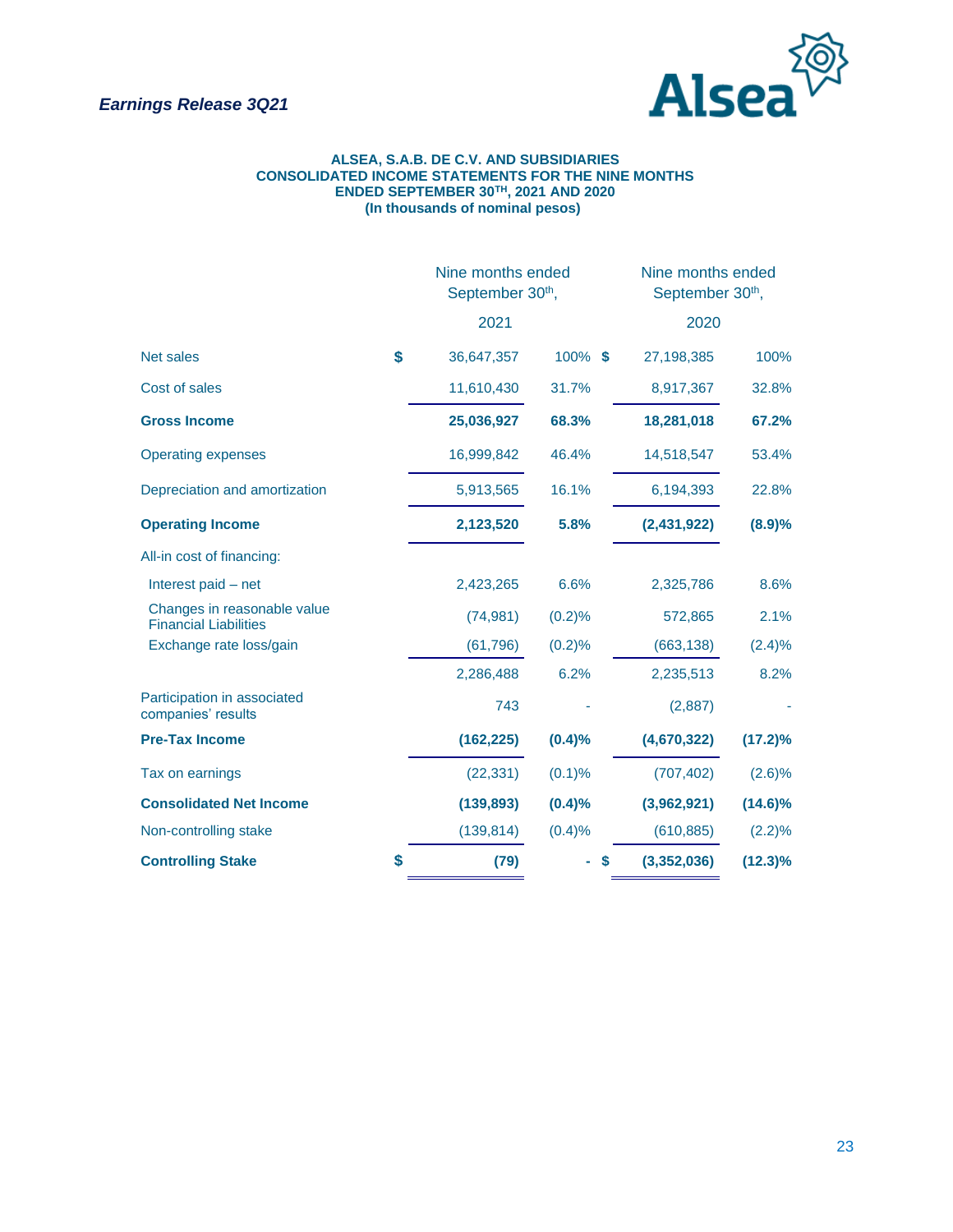

#### **ALSEA, S.A.B. DE C.V. AND SUBSIDIARIES CONSOLIDATED CASH FLOW STATEMENTS FOR THE NINE MONTHS ENDED SEPTEMBER 30th, 2021 AND 2020 (In thousands of nominal pesos)**

|                                                                                                     | September 30th,<br>2021 | September 30th,<br>2020 |  |
|-----------------------------------------------------------------------------------------------------|-------------------------|-------------------------|--|
| <b>Operating activities:</b>                                                                        |                         |                         |  |
| \$<br><b>Consolidated result before income taxes</b>                                                | (162, 225)              | (4,670,322)             |  |
| Items related to investment activities:                                                             |                         |                         |  |
| Depreciation and amortization of brands                                                             | 2,779,249               | 3,240,306               |  |
| Depreciation for financial leasing                                                                  | 3,134,316               | 2,954,087               |  |
| Write-down of fixed assets                                                                          | 733,036                 | 373,303                 |  |
| Other items                                                                                         | (19,096)                | 575,751                 |  |
| <b>Total</b>                                                                                        | 6,465,280               | 2,473,125               |  |
| <b>Clients</b>                                                                                      | (183, 272)              | 86,654                  |  |
| Inventory                                                                                           | (281, 315)              | 222,944                 |  |
| <b>Providers</b>                                                                                    | 30,698                  | 153,485                 |  |
| Tax payable                                                                                         | (473, 779)              | 105,809                 |  |
| Other assets and other liabilities                                                                  | 533,733                 | (1,674,447)             |  |
| <b>Total</b>                                                                                        | (373, 935)              | (1, 105, 555)           |  |
| Net cash flow from operating activities                                                             | 6,091,346               | 1,367,569               |  |
| <b>Investment activities</b>                                                                        |                         |                         |  |
| Store equipment, improvements to leased properties, and                                             | (1,249,814)             | (979, 401)              |  |
| furniture                                                                                           |                         |                         |  |
| Brand use rights, capital gains and pre-operations, net<br>Net cash flow from investment activities | (94, 616)<br>141,992    | (321, 970)              |  |
|                                                                                                     |                         |                         |  |
|                                                                                                     | (1, 202, 438)           | (1, 301, 371)           |  |
| <b>Cash receivable from financing activities</b>                                                    |                         |                         |  |
|                                                                                                     | 4,888,907               | 66,198                  |  |
| <b>Financing activities</b>                                                                         |                         |                         |  |
| Bank credits and loan payments, net<br><b>Financial leasing</b>                                     | (66, 452)               | 5,375,840               |  |
| <b>Minority interest</b>                                                                            | (3,347,480)             | (3,234,690)             |  |
| Sale (repurchase) of shares                                                                         | (1,362,564)             |                         |  |
| Other items                                                                                         |                         | (148, 356)              |  |
| Net cash flow from financing activities                                                             | (396, 500)              |                         |  |
|                                                                                                     |                         | 68,719                  |  |
| Increase (decrease) net of cash                                                                     | (5, 172, 996)           | 2,061,513               |  |
| Adjustments to cash flow due to exchange rate variations                                            |                         |                         |  |
| Cash at the beginning of the period                                                                 | (284, 089)              | 2,127,712               |  |
|                                                                                                     | (63, 191)               | (153, 586)              |  |
| Cash at the end of the period                                                                       | 3,932,409               | 2,625,389               |  |
| <b>Operating activities:</b>                                                                        |                         |                         |  |
| <b>Consolidated result before income taxes</b><br>\$                                                | 3,585,129               | 4,599,515               |  |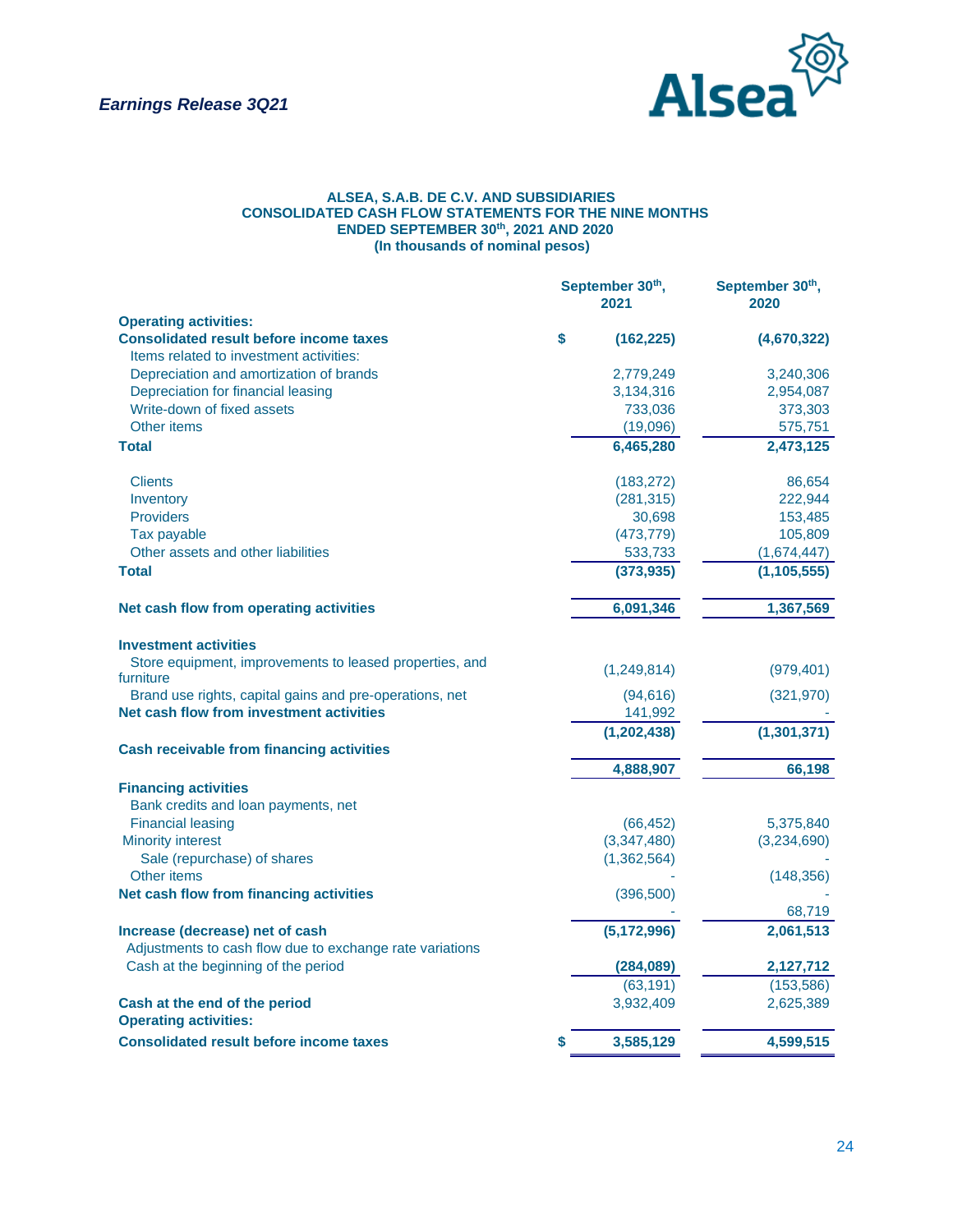

#### **ALSEA, S.A.B. DE C.V. AND SUBSIDIARIES CONSOLIDATED BALANCE SHEET STATEMENT AS OF SEPTEMBER 30TH, 2021 (In thousands of nominal pesos)**

|                                                                         |                        | September 30 <sup>th</sup> , |                    | <b>IFRS</b>              | September 30 <sup>th</sup> , |               |
|-------------------------------------------------------------------------|------------------------|------------------------------|--------------------|--------------------------|------------------------------|---------------|
|                                                                         | 2021                   |                              | <b>Restatement</b> | 16                       | 2021                         |               |
| <b>ASSETS</b>                                                           |                        |                              |                    |                          |                              |               |
| <b>Current assets:</b>                                                  |                        |                              |                    |                          |                              |               |
| Cash and short-term investments                                         | 3,585,129              | 6.2%                         |                    |                          | 3,585,129                    | 4.5%          |
| <b>Clients</b>                                                          | 1,311,511              | 2.3%                         |                    |                          | 1,311,511                    | 1.6%          |
| Other accounts and documents                                            |                        |                              |                    |                          |                              |               |
| receivable                                                              | 480,014                | 0.8%                         |                    |                          | 480,014                      | 0.6%          |
| Inventory                                                               | 1,853,084              | 3.2%                         |                    |                          | 1,853,084                    | 2.3%          |
| Tax recoverable                                                         | 689,767                | 1.2%                         |                    |                          | 689,767                      | 0.9%          |
| Other current assets                                                    | 731,592                | 1.3%                         |                    |                          | 731,592                      | 0.9%          |
| <b>Current Assets</b>                                                   | 8,651,097              | 14.9%                        | L.                 |                          | 8,651,097                    | 10.8%         |
| Investments in shares of associated<br>companies                        | 111,162                | 0.2%                         |                    |                          | 111,162                      | 0.1%          |
| Store equipment, improvements to<br>leased property, and furniture, net | 14,756,515             | 25.5%                        | 652,386            | (671, 238)               | 14,737,663                   | 18.4%         |
| Non-executable right of use assets                                      |                        |                              |                    | 21,995,575               | 21,995,575                   | 27.5%         |
| Brand use rights, capital gains and<br>pre-operations, net              | 28,158,002             | 48.6%                        | 119,450            |                          | 28,277,452                   | 35.3%         |
| <b>Deferred ISR</b>                                                     | 4,915,682              | 8.5%                         |                    |                          | 4,915,682                    | 6.1%          |
| Other assets                                                            | 1,381,627              | 2.4%                         |                    |                          | 1,381,627                    | 1.7%          |
| <b>Total Assets</b>                                                     | 57,974,085             | 100.0%                       | 771,836            | 21,324,337               | 80,070,258                   | 100.0%        |
| <b>LIABILITIES</b>                                                      |                        |                              |                    |                          |                              |               |
| Short-term:                                                             |                        |                              |                    |                          |                              |               |
| <b>Providers</b>                                                        | 3,175,528              | 5.5%                         |                    |                          | 3,175,528                    | 4.0%          |
| Tax payable                                                             | 173,031                | 0.3%                         |                    |                          | 173,031                      | 0.2%          |
| Other accounts payable                                                  | 7,181,855              | 12.4%                        |                    | (524, 510)               | 6,657,345                    | 8.3%          |
| Non-executable short-term lease<br><b>liabilities</b>                   |                        |                              |                    | 4,215,031                | 4,215,031                    | 5.3%          |
| Other short-term liabilities                                            | 1,420,723              | 2.5%                         |                    |                          | 1,420,723                    | 1.8%          |
| <b>Bank loans</b>                                                       | 23,968,537             | 41.3%                        |                    |                          | 23,968,537                   | 29.9%         |
| <b>Debt Instruments</b>                                                 | 7,981,454              | 13.8%                        |                    |                          | 7,981,454                    | 10.0%         |
| <b>Short-term liabilities</b>                                           | 43,901,128             | 75.7%                        |                    | 3,690,521                | 47,591,649                   | 59.4%         |
| Long-term:                                                              |                        |                              |                    |                          |                              |               |
| Deferred tax, net                                                       | 4,013,775              | 6.9%                         | 38,838             |                          | 4,052,613                    | 5.1%          |
| Non-executable leasing liabilities                                      |                        |                              |                    | 19,525,400               | 19,525,400                   | 24.4%         |
| Other long-term liabilities                                             | 1,430,132<br>5,443,907 | 2.5%<br>9.4%                 | 38,838             | (271, 210)<br>19,254,190 | 1,158,922<br>24,736,935      | 1.4%<br>30.9% |
| Long-term liabilities<br><b>Total Liabilities</b>                       | 49,345,035             | 85.1%                        | 38,838             | 22,944,711               | 72,328,584                   | 90.3%         |
| <b>SHAREHOLDERS' EQUITY</b>                                             |                        |                              |                    |                          |                              |               |
| <b>Minority interest</b>                                                | 794,132                | 1.4%                         |                    |                          | 794,132                      | 1.0%          |
| <b>Majority interest</b>                                                |                        |                              |                    |                          |                              |               |
| <b>Capital stock</b>                                                    | 478.749                | 0.8%                         |                    |                          | 478,749                      | 0.6%          |
| Net premium in share placement                                          | 8,676,827              | 15.0%                        |                    |                          | 8,676,827                    | 10.8%         |
| <b>Retained earnings</b>                                                | 384,011                | 0.7%                         | 817,641            | (1,743,710)              | (542,058)                    | (0.7)%        |
| Earnings for the period                                                 | (1,390)                |                              | (84, 643)          | 85,954                   | (79)                         |               |
| Exchange rate effects from foreign<br>entities                          | (1,703,279)            | $-2.9%$                      |                    | 37,382                   | (1,665,897)                  | $(2.1)\%$     |
| <b>Majority interest</b>                                                | 7,834,918              | 13.5%                        | 732,998            | (1,620,374)              | 6,947,542                    | 8.7%          |
| <b>Total Shareholders' Equity</b>                                       | 8,629,050              | 14.9%                        | 732,998            | (1,620,374)              | 7,741,674                    | 9.7%          |
| <b>Total Liabilities and Shareholders'</b><br><b>Equity</b>             | 57,974,085             | 100.0%                       | 771,836            | 21,324,337               | 80,070,258                   | 100.0%        |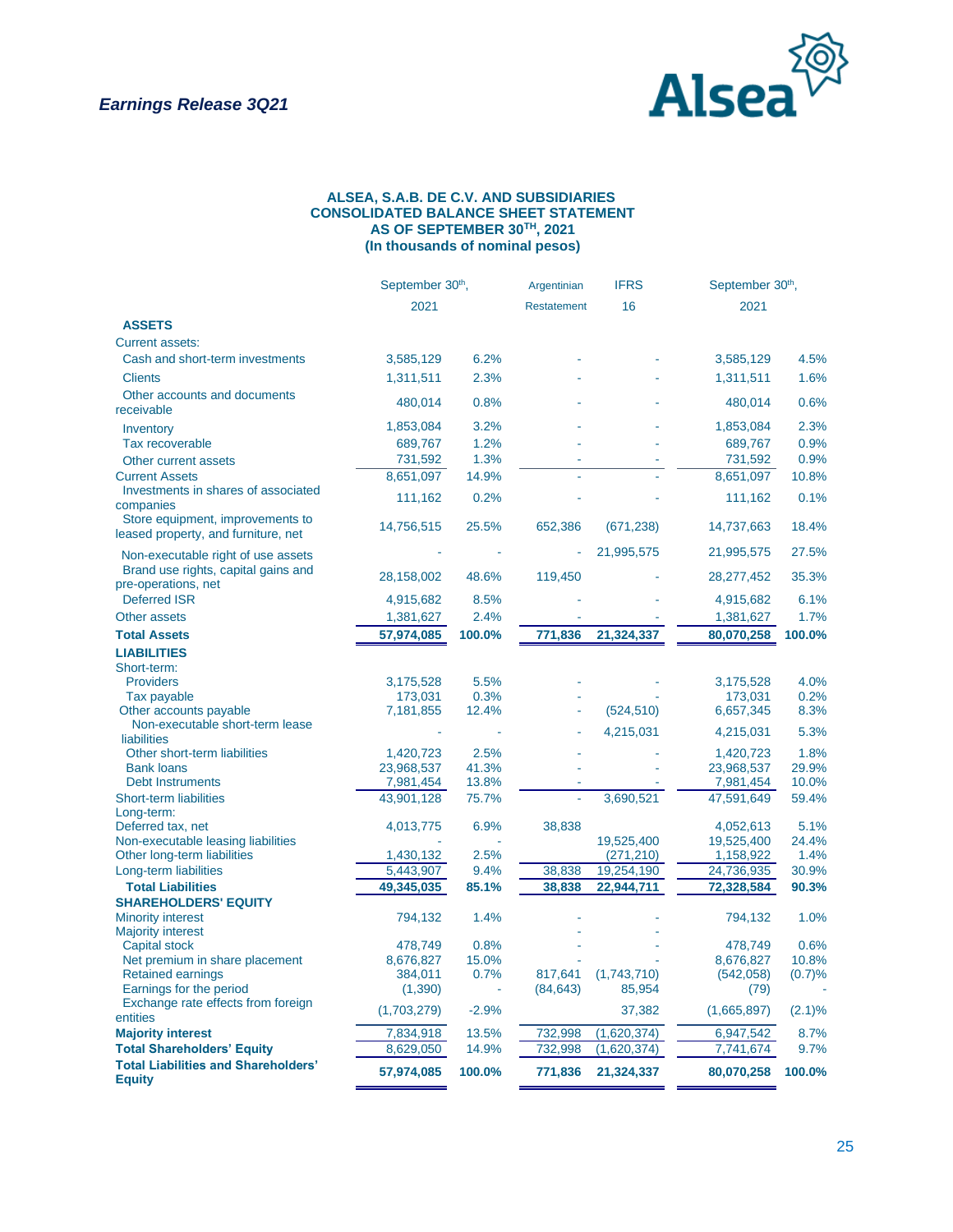

#### **ALSEA, S.A.B. DE C.V. AND SUBSIDIARIES CONSOLIDATED INCOME STATEMENT FOR THE THREE MONTHS ENDED SEPTEMBER 30TH, 2021 (In thousands of nominal pesos)**

|                                                      | Three months ended<br>September 30 <sup>th</sup> , |        |    | Argentinian<br><b>Restatement</b> | <b>IFRS</b><br>16 |   |            | Three months ended<br>September 30 <sup>th</sup> , |  |
|------------------------------------------------------|----------------------------------------------------|--------|----|-----------------------------------|-------------------|---|------------|----------------------------------------------------|--|
|                                                      | 2021                                               |        |    |                                   |                   |   | 2021       |                                                    |  |
| <b>Net sales</b>                                     | \$<br>13,839,833                                   | 100%   | \$ | 118,442                           |                   | S | 13,958,275 | 100%                                               |  |
| Cost of sales                                        | 4,278,150                                          | 30.9%  |    | 41,451                            |                   |   | 4,319,601  | 30.9%                                              |  |
| <b>Gross Income</b>                                  | 9,561,683                                          | 69.1%  |    | 76,991                            |                   |   | 9,638,674  | 69.1%                                              |  |
| <b>Operating expenses</b>                            | 7,707,954                                          | 55.7%  |    | 74,385                            | (1, 287, 957)     |   | 6,494,382  | 46.5%                                              |  |
| Depreciation and<br>amortization                     | 871,499                                            | 6.3%   |    | 34,656                            | 1,011,796         |   | 1,917,951  | 13.7%                                              |  |
| <b>Operating Income</b>                              | 982,230                                            | 7.1%   |    | (32,050)                          | 276,161           |   | 1,226,341  | 8.8%                                               |  |
| All-in cost of financing:                            |                                                    |        |    |                                   |                   |   |            |                                                    |  |
| Interest paid – net                                  | 569,518                                            | 4.1%   |    | 3,338                             | 265,337           |   | 838,193    | 6.0%                                               |  |
| Changes in reasonable<br>value Financial Liabilities | 14,382                                             | 0.1%   |    |                                   |                   |   | 14,382     | 0.1%                                               |  |
| Exchange rate loss/income                            | (12, 737)                                          | (0.1)% |    | 50                                |                   |   | (12, 687)  | (0.1)%                                             |  |
|                                                      | 571,163                                            | 4.1%   |    | 3,388                             | 265,337           |   | 839,888    | 6.0%                                               |  |
| Participation in associated<br>companies' results    | 482                                                |        |    |                                   |                   |   | 482        |                                                    |  |
| <b>Pre-Tax Income</b>                                | 411,549                                            | 3.0%   |    | (35, 438)                         | 10,824            |   | 386,935    | 2.8%                                               |  |
| Tax on earnings                                      | 114,527                                            | 0.8%   |    |                                   |                   |   | 114,527    | 0.8%                                               |  |
| <b>Consolidated Net Income</b>                       | 297,023                                            | 2.1%   |    | (35, 438)                         | 10,824            |   | 272,409    | 2.0%                                               |  |
| Non-controlling stake                                | 99,380                                             | 0.7%   |    |                                   |                   |   | 99,380     | 0.7%                                               |  |
| <b>Controlling Stake</b>                             | \$<br>197,643                                      | 1.4%   | S  | (35, 438)                         | 10,824 \$         |   | 173,029    | 1.2%                                               |  |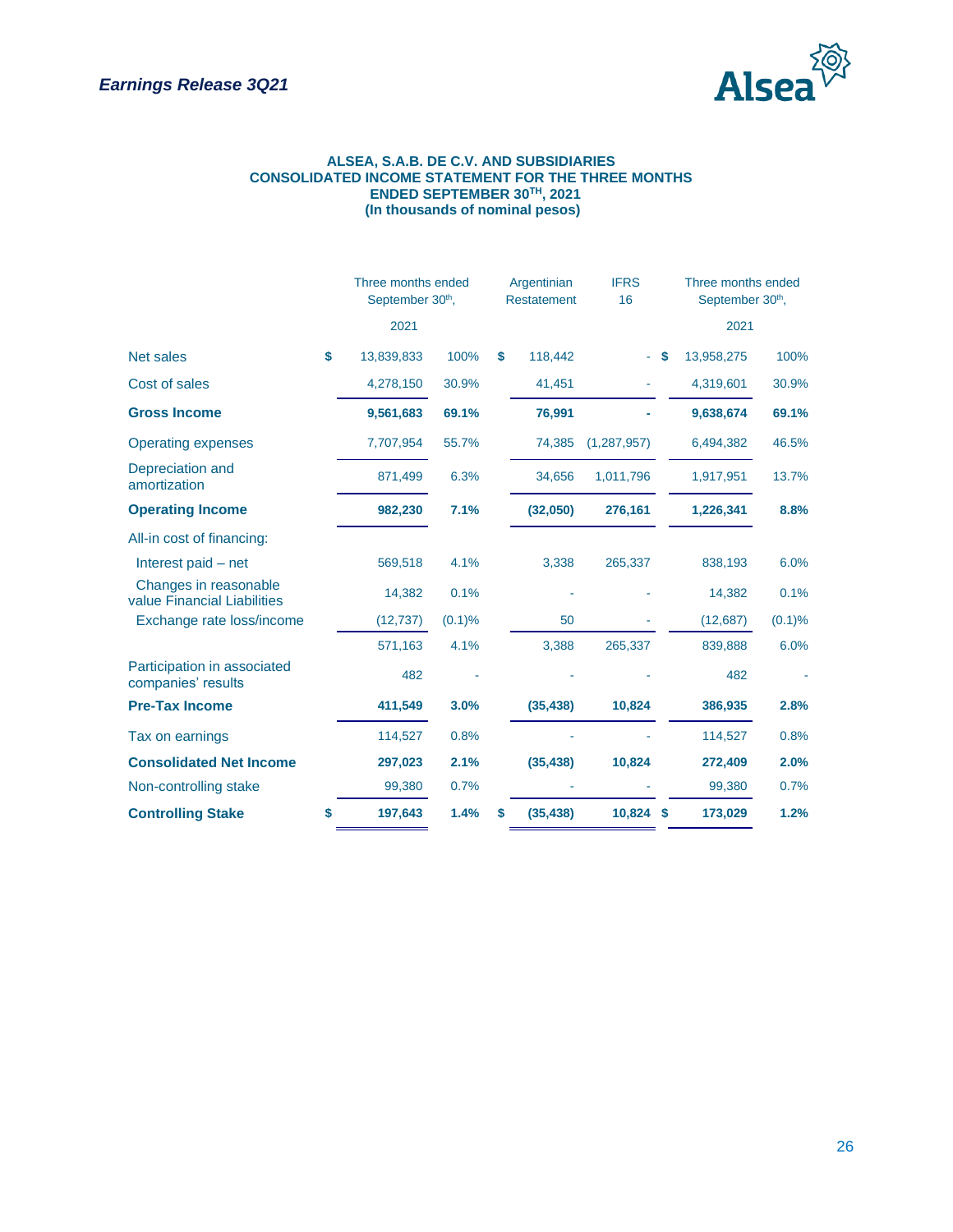

#### **ALSEA, S.A.B. DE C.V. AND SUBSIDIARIES CONSOLIDATED INCOME STATEMENTS BY SEGMENT FOR THE THREE MONTHS ENDED SEPTEMBER 30TH, 2021 (In thousands of nominal pesos)**

| <b>MEXICO</b>                    | Three months ended<br>September 30 <sup>th</sup> , | <b>IFRS</b><br>16 |            | Three months ended<br>September 30 <sup>th</sup> , |           |       |
|----------------------------------|----------------------------------------------------|-------------------|------------|----------------------------------------------------|-----------|-------|
|                                  | 2021                                               |                   |            |                                                    | 2021      |       |
| Net sales                        | \$<br>6,704,588                                    | 100%              |            | - \$                                               | 6,704,588 | 100%  |
| <b>Operating expenses</b>        | 3,346,250                                          | 49.9%             | (547, 487) |                                                    | 2,798,763 | 41.7% |
| Depreciation and<br>amortization | 480.673                                            | 7.2%              | 354,936    |                                                    | 835,609   | 12.5% |
| <b>Operating Income</b>          | 511,615                                            | 7.6%              | 192,551    |                                                    | 704,166   | 10.5% |
| All-in cost of financing         | 434,210                                            | 6.5%              | 171,029    |                                                    | 605,239   | 9.0%  |
| <b>Pre-Tax Income</b>            | \$<br>77,887                                       | 1.2%              | 21,522     | - \$                                               | 99,409    | 1.5%  |

| <b>EUROPE</b>                    | Three months ended<br>September 30 <sup>th</sup> , | <b>IFRS</b><br>16 |            | Three months ended<br>September 30 <sup>th</sup> , |           |       |
|----------------------------------|----------------------------------------------------|-------------------|------------|----------------------------------------------------|-----------|-------|
|                                  | 2021                                               |                   |            |                                                    | 2021      |       |
| Net sales                        | \$<br>4,830,196                                    | 100%              |            | - \$                                               | 4,830,196 | 100%  |
| <b>Operating expenses</b>        | 3,067,464                                          | 63.5%             | (591, 029) |                                                    | 2,476,435 | 51.3% |
| Depreciation and<br>amortization | 316,315                                            | 6.5%              | 552,865    |                                                    | 869.180   | 18.0% |
| <b>Operating Income</b>          | 290,196                                            | 6.0%              | 38,164     |                                                    | 328,360   | 6.8%  |
| All-in cost of financing         | 116,897                                            | 2.4%              | 56,181     |                                                    | 173.078   | 3.6%  |
| <b>Pre-Tax Income</b>            | \$<br>173,299                                      | 3.6%              | (18,017)   | S.                                                 | 155,282   | 3.2%  |

| <b>SOUTH AMERICA</b>             | Three months ended<br>September 30 <sup>th</sup> ,<br>2021 |       | Argentinian<br><b>Restatement</b> | <b>IFRS</b><br>16 |    | Three months ended<br>September 30 <sup>th</sup> ,<br>2021 |       |
|----------------------------------|------------------------------------------------------------|-------|-----------------------------------|-------------------|----|------------------------------------------------------------|-------|
| Net sales                        | \$<br>2,305,049                                            | 100%  | 118,442                           | ÷.                | S. | 2.423.491                                                  | 100%  |
| <b>Operating expenses</b>        | 1,294,240                                                  | 56.1% | 74.385                            | (149, 441)        |    | 1,219,184                                                  | 50.3% |
| Depreciation and<br>amortization | 74.511                                                     | 3.2%  | 34.656                            | 103.995           |    | 213.162                                                    | 8.8%  |
| <b>Operating Income</b>          | 180,419                                                    | 7.8%  | (32,050)                          | 45,446            |    | 193,815                                                    | 8.0%  |
| All-in cost of financing         | 20,056                                                     | 0.9%  | 3,388                             | 38,127            |    | 61,571                                                     | 2.5%  |
| <b>Pre-Tax Income</b>            | \$<br>160,363                                              | 7.0%  | $-35,438$                         | 7,319 \$          |    | 132,244                                                    | 5.5%  |